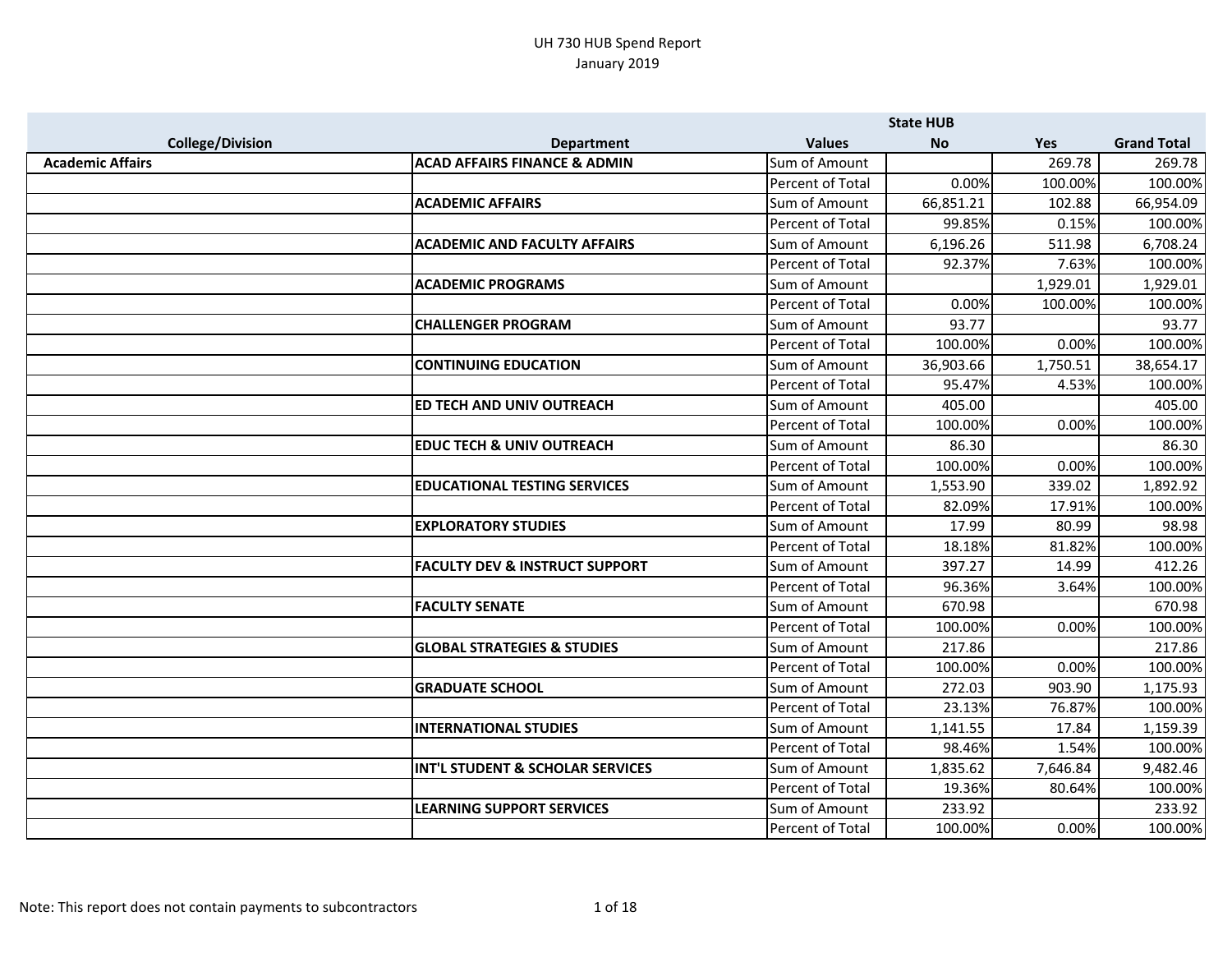|                                          |                                      |                         | <b>State HUB</b> |            |                    |
|------------------------------------------|--------------------------------------|-------------------------|------------------|------------|--------------------|
| <b>College/Division</b>                  | <b>Department</b>                    | <b>Values</b>           | <b>No</b>        | Yes        | <b>Grand Total</b> |
| <b>Academic Affairs</b>                  | <b>POLICY &amp; PLANNING</b>         | Sum of Amount           | 289,664.02       | 13.30      | 289,677.32         |
|                                          |                                      | Percent of Total        | 100.00%          | 0.00%      | 100.00%            |
|                                          | <b>STRATEGIC ENROLLMENT PLANNING</b> | Sum of Amount           | 20,400.00        | 32.30      | 20,432.30          |
|                                          |                                      | <b>Percent of Total</b> | 99.84%           | 0.16%      | 100.00%            |
|                                          | <b>UH ENERGY</b>                     | Sum of Amount           | 6,490.38         | 1,665.74   | 8,156.12           |
|                                          |                                      | Percent of Total        | 79.58%           | 20.42%     | 100.00%            |
|                                          | UH OFF-CAMPUS SUPPORT                | Sum of Amount           | 1,332.37         |            | 1,332.37           |
|                                          |                                      | Percent of Total        | 100.00%          | 0.00%      | 100.00%            |
|                                          | <b>UH SUGAR LAND</b>                 | Sum of Amount           | 100,679.66       | 115,214.65 | 215,894.31         |
|                                          |                                      | Percent of Total        | 46.63%           | 53.37%     | 100.00%            |
|                                          | <b>UNDERGRADUATE STUDENT SUCCESS</b> | Sum of Amount           | 3,228.00         |            | 3,228.00           |
|                                          |                                      | Percent of Total        | 100.00%          | 0.00%      | 100.00%            |
|                                          | <b>WRITING CENTER</b>                | Sum of Amount           | 387.74           | (37.52)    | 350.22             |
|                                          |                                      | Percent of Total        | 110.71%          | $-10.71%$  | 100.00%            |
| <b>Academic Affairs Sum of Amount</b>    |                                      |                         | 539,059.49       | 130,456.21 | 669,515.70         |
| <b>Academic Affairs Percent of Total</b> |                                      |                         | 80.51%           | 19.49%     | 100.00%            |
| <b>Administration and Finance</b>        | <b>ADMINISTRATION &amp; FINANCE</b>  | Sum of Amount           | 45,140.15        | 3,464.23   | 48,604.38          |
|                                          |                                      | Percent of Total        | 92.87%           | 7.13%      | 100.00%            |
|                                          | <b>AUXILIARY SERVICES OPERATIONS</b> | Sum of Amount           | 16,831.02        |            | 16,831.02          |
|                                          |                                      | Percent of Total        | 100.00%          | 0.00%      | 100.00%            |
|                                          | <b>BUDGET</b>                        | Sum of Amount           | 421.44           | 80.37      | 501.81             |
|                                          |                                      | Percent of Total        | 83.98%           | 16.02%     | 100.00%            |
|                                          | <b>BUSINESS SERVICES</b>             | Sum of Amount           | 500.56           |            | 500.56             |
|                                          |                                      | Percent of Total        | 100.00%          | 0.00%      | 100.00%            |
|                                          | <b>BUSINESS SERVICES III</b>         | Sum of Amount           | 529.35           | 1,033.69   | 1,563.04           |
|                                          |                                      | Percent of Total        | 33.87%           | 66.13%     | 100.00%            |
|                                          | <b>BUSINESS SERVICES SITE II</b>     | Sum of Amount           | 87.00            | 2,676.07   | 2,763.07           |
|                                          |                                      | <b>Percent of Total</b> | 3.15%            | 96.85%     | 100.00%            |
|                                          | <b>CENTRAL FACILITY SERVICES</b>     | Sum of Amount           | 401.80           | 529.42     | 931.22             |
|                                          |                                      | Percent of Total        | 43.15%           | 56.85%     | 100.00%            |
|                                          | <b>COUGAR CARD</b>                   | Sum of Amount           | 24,072.96        | 403.22     | 24,476.18          |
|                                          |                                      | Percent of Total        | 98.35%           | 1.65%      | 100.00%            |
|                                          | <b>CULLEN PERFORMANCE HALL</b>       | Sum of Amount           | 10,300.34        | 1,134.64   | 11,434.98          |
|                                          |                                      | Percent of Total        | 90.08%           | 9.92%      | 100.00%            |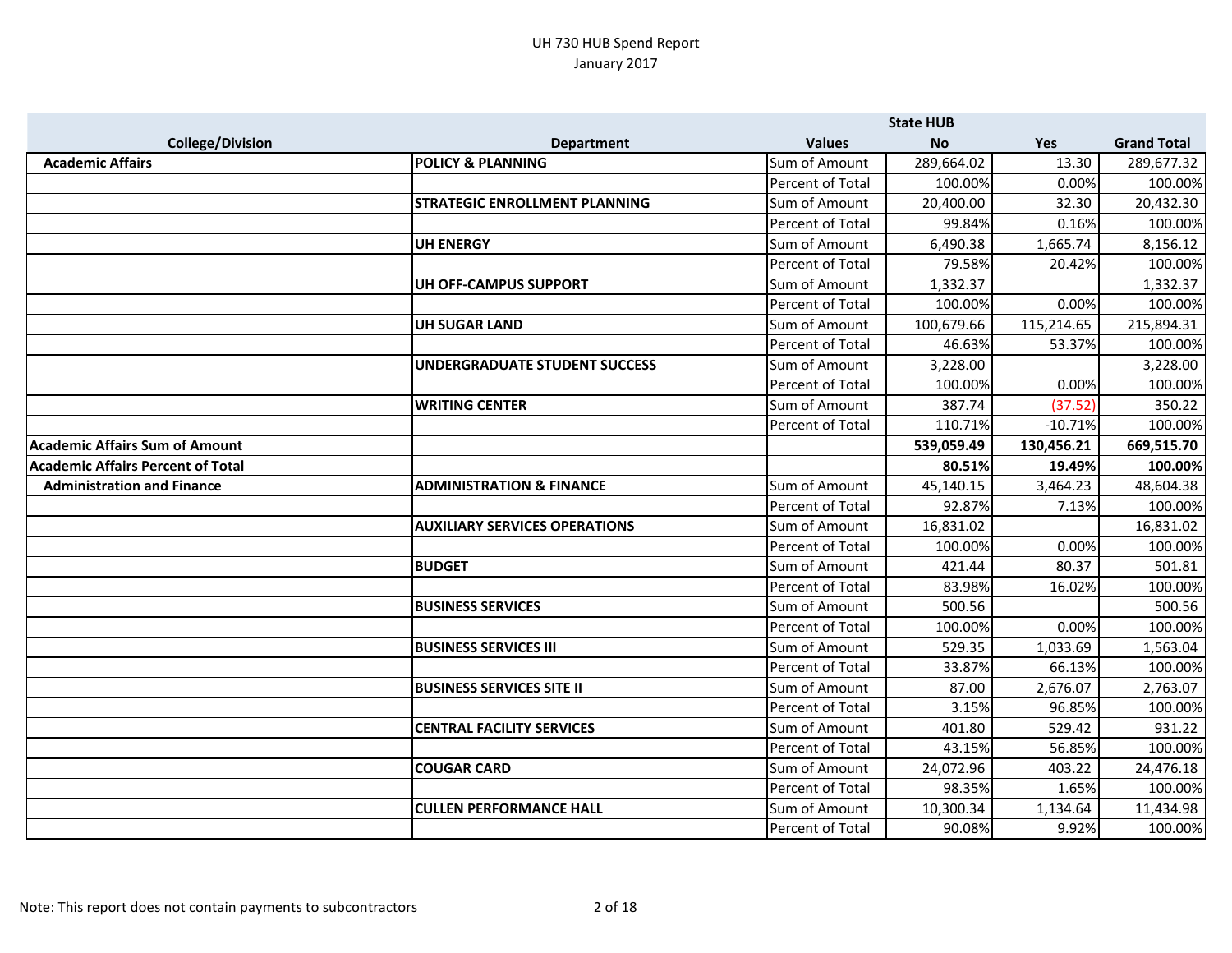|                                   |                                                     |                  | <b>State HUB</b> |            |                    |
|-----------------------------------|-----------------------------------------------------|------------------|------------------|------------|--------------------|
| <b>College/Division</b>           | <b>Department</b>                                   | <b>Values</b>    | <b>No</b>        | Yes        | <b>Grand Total</b> |
| <b>Administration and Finance</b> | <b>EMERGENCY MANAGEMENT</b>                         | Sum of Amount    | 168.00           | 90.19      | 258.19             |
|                                   |                                                     | Percent of Total | 65.07%           | 34.93%     | 100.00%            |
|                                   | <b>ENTERPRISE SYSTEMS</b>                           | Sum of Amount    | 482,474.53       | 127,741.17 | 610,215.70         |
|                                   |                                                     | Percent of Total | 79.07%           | 20.93%     | 100.00%            |
|                                   | <b>ENV HEALTH &amp; LIFE SAFETY</b>                 | Sum of Amount    | 626.35           | 281.53     | 907.88             |
|                                   |                                                     | Percent of Total | 68.99%           | 31.01%     | 100.00%            |
|                                   | <b>FACILITIES MANAGEMENT</b>                        | Sum of Amount    | 3,930.23         | 2,947.29   | 6,877.52           |
|                                   |                                                     | Percent of Total | 57.15%           | 42.85%     | 100.00%            |
|                                   | <b>FACILITIES OPERATION &amp; MAINT</b>             | Sum of Amount    | 52,364.13        |            | 52,364.13          |
|                                   |                                                     | Percent of Total | 100.00%          | 0.00%      | 100.00%            |
|                                   | <b>FACILITIES PLANNING &amp; CONSTRUCTION</b>       | Sum of Amount    | 5,653,171.31     | 60,730.08  | 5,713,901.39       |
|                                   |                                                     | Percent of Total | 98.94%           | 1.06%      | 100.00%            |
|                                   | <b>FACILITIES/CONSTRUCTION MGMT ADMIN</b>           | Sum of Amount    | 503.35           | 1,012.71   | 1,516.06           |
|                                   |                                                     | Percent of Total | 33.20%           | 66.80%     | 100.00%            |
|                                   | <b>FINANCE-A&amp;F</b>                              | Sum of Amount    | 1,580.16         | 690.85     | 2,271.01           |
|                                   |                                                     | Percent of Total | 69.58%           | 30.42%     | 100.00%            |
|                                   | <b>HIGH PERFORMANCE &amp; COMPUTING &amp; NETWK</b> | Sum of Amount    | 3,196.17         |            | 3,196.17           |
|                                   |                                                     | Percent of Total | 100.00%          | 0.00%      | 100.00%            |
|                                   | <b>HUMAN RESOURCES</b>                              | Sum of Amount    | 20,098.90        | 941.18     | 21,040.08          |
|                                   |                                                     | Percent of Total | 95.53%           | 4.47%      | 100.00%            |
|                                   | <b>INST - BUDGET</b>                                | Sum of Amount    | 103,017.56       |            | 103,017.56         |
|                                   |                                                     | Percent of Total | 100.00%          | 0.00%      | 100.00%            |
|                                   | <b>INST - BUSINESS SERVICES</b>                     | Sum of Amount    | 202,099.90       |            | 202,099.90         |
|                                   |                                                     | Percent of Total | 100.00%          | 0.00%      | 100.00%            |
|                                   | <b>INST - FINANCE</b>                               | Sum of Amount    | 39,353.32        |            | 39,353.32          |
|                                   |                                                     | Percent of Total | 100.00%          | 0.00%      | 100.00%            |
|                                   | <b>KUHF RADIO</b>                                   | Sum of Amount    | 33,035.50        | 13,297.28  | 46,332.78          |
|                                   |                                                     | Percent of Total | 71.30%           | 28.70%     | 100.00%            |
|                                   | <b>MINOR AND PLANNED PROJECTS</b>                   | Sum of Amount    | 156,733.28       | 14,636.00  | 171,369.28         |
|                                   |                                                     | Percent of Total | 91.46%           | 8.54%      | 100.00%            |
|                                   | <b>MINOR IN-HOUSE CONSTRUCTION</b>                  | Sum of Amount    | 11,030.39        | 10,922.77  | 21,953.16          |
|                                   |                                                     | Percent of Total | 50.25%           | 49.75%     | 100.00%            |
|                                   | <b>OFFICE EQUAL OPPORTUNITY SRVS</b>                | Sum of Amount    | 1,206.90         |            | 1,206.90           |
|                                   |                                                     | Percent of Total | 100.00%          | 0.00%      | 100.00%            |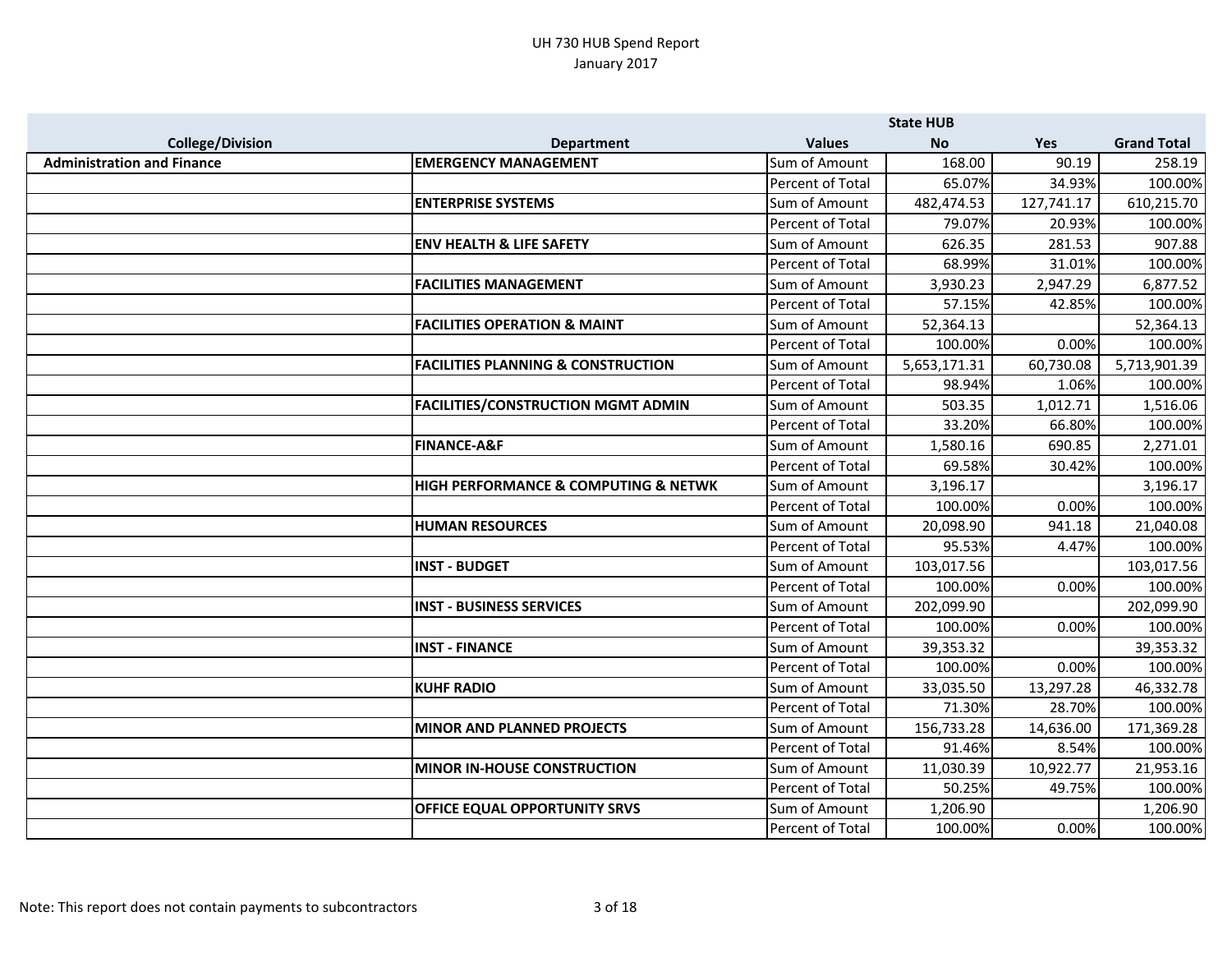|                                   |                                                |                         | <b>State HUB</b> |            |                    |
|-----------------------------------|------------------------------------------------|-------------------------|------------------|------------|--------------------|
| <b>College/Division</b>           | <b>Department</b>                              | <b>Values</b>           | <b>No</b>        | Yes        | <b>Grand Total</b> |
| <b>Administration and Finance</b> | <b>PARKING &amp; TRANSPORTATION OPERATIONS</b> | Sum of Amount           | 200,744.51       | 3,037.45   | 203,781.96         |
|                                   |                                                | Percent of Total        | 98.51%           | 1.49%      | 100.00%            |
|                                   | <b>PHY PLANT-AUTOMOTIVE</b>                    | Sum of Amount           | 18,360.55        | 785.11     | 19,145.66          |
|                                   |                                                | <b>Percent of Total</b> | 95.90%           | 4.10%      | 100.00%            |
|                                   | PHY PLANT-GROUNDS MAINT                        | Sum of Amount           | 36,155.04        |            | 36,155.04          |
|                                   |                                                | Percent of Total        | 100.00%          | 0.00%      | 100.00%            |
|                                   | <b>PHY PLANT-SOLID WASTE</b>                   | Sum of Amount           | 16,466.28        |            | 16,466.28          |
|                                   |                                                | Percent of Total        | 100.00%          | 0.00%      | 100.00%            |
|                                   | <b>PHYSICAL PLANT</b>                          | Sum of Amount           | 164,694.01       | 170,132.20 | 334,826.21         |
|                                   |                                                | Percent of Total        | 49.19%           | 50.81%     | 100.00%            |
|                                   | <b>POLICE</b>                                  | Sum of Amount           | 64,104.33        | 4,096.92   | 68,201.25          |
|                                   |                                                | <b>Percent of Total</b> | 93.99%           | 6.01%      | 100.00%            |
|                                   | <b>POSTAL SERVICES OPERATIONS</b>              | Sum of Amount           |                  | 50.00      | 50.00              |
|                                   |                                                | Percent of Total        | 0.00%            | 100.00%    | 100.00%            |
|                                   | <b>PRINTING OPERATIONS</b>                     | Sum of Amount           | 1,572.63         | 50.00      | 1,622.63           |
|                                   |                                                | Percent of Total        | 96.92%           | 3.08%      | 100.00%            |
|                                   | <b>PUBLIC ART</b>                              | Sum of Amount           | 340.66           |            | 340.66             |
|                                   |                                                | Percent of Total        | 100.00%          | 0.00%      | 100.00%            |
|                                   | <b>PUBLIC SAFETY SYSTEMS</b>                   | Sum of Amount           | 1,752.53         |            | 1,752.53           |
|                                   |                                                | Percent of Total        | 100.00%          | 0.00%      | 100.00%            |
|                                   | <b>PURCHASED UTILITIES</b>                     | Sum of Amount           | 19,657.77        |            | 19,657.77          |
|                                   |                                                | Percent of Total        | 100.00%          | 0.00%      | 100.00%            |
|                                   | <b>REAL ESTATE SERVICES</b>                    | Sum of Amount           | 8,700.00         |            | 8,700.00           |
|                                   |                                                | Percent of Total        | 100.00%          | 0.00%      | 100.00%            |
|                                   | <b>RISK MANAGEMENT</b>                         | Sum of Amount           | 203.79           | 100.86     | 304.65             |
|                                   |                                                | Percent of Total        | 66.89%           | 33.11%     | 100.00%            |
|                                   | <b>SERVICE LEVEL AGREEMENT</b>                 | Sum of Amount           | 840.00           | 1,910.66   | 2,750.66           |
|                                   |                                                | Percent of Total        | 30.54%           | 69.46%     | 100.00%            |
|                                   | <b>STUDENT BUSINESS SERVICES</b>               | Sum of Amount           | 17,528.98        | 1,951.87   | 19,480.85          |
|                                   |                                                | Percent of Total        | 89.98%           | 10.02%     | 100.00%            |
|                                   | <b>TECHNOLOGY SERVICES &amp; SUPPORT</b>       | Sum of Amount           | 558,223.81       | 76,401.39  | 634,625.20         |
|                                   |                                                | Percent of Total        | 87.96%           | 12.04%     | 100.00%            |
|                                   | TV PUBLIC BROADCASTING                         | Sum of Amount           | 36,608.67        | 6,264.93   | 42,873.60          |
|                                   |                                                | Percent of Total        | 85.39%           | 14.61%     | 100.00%            |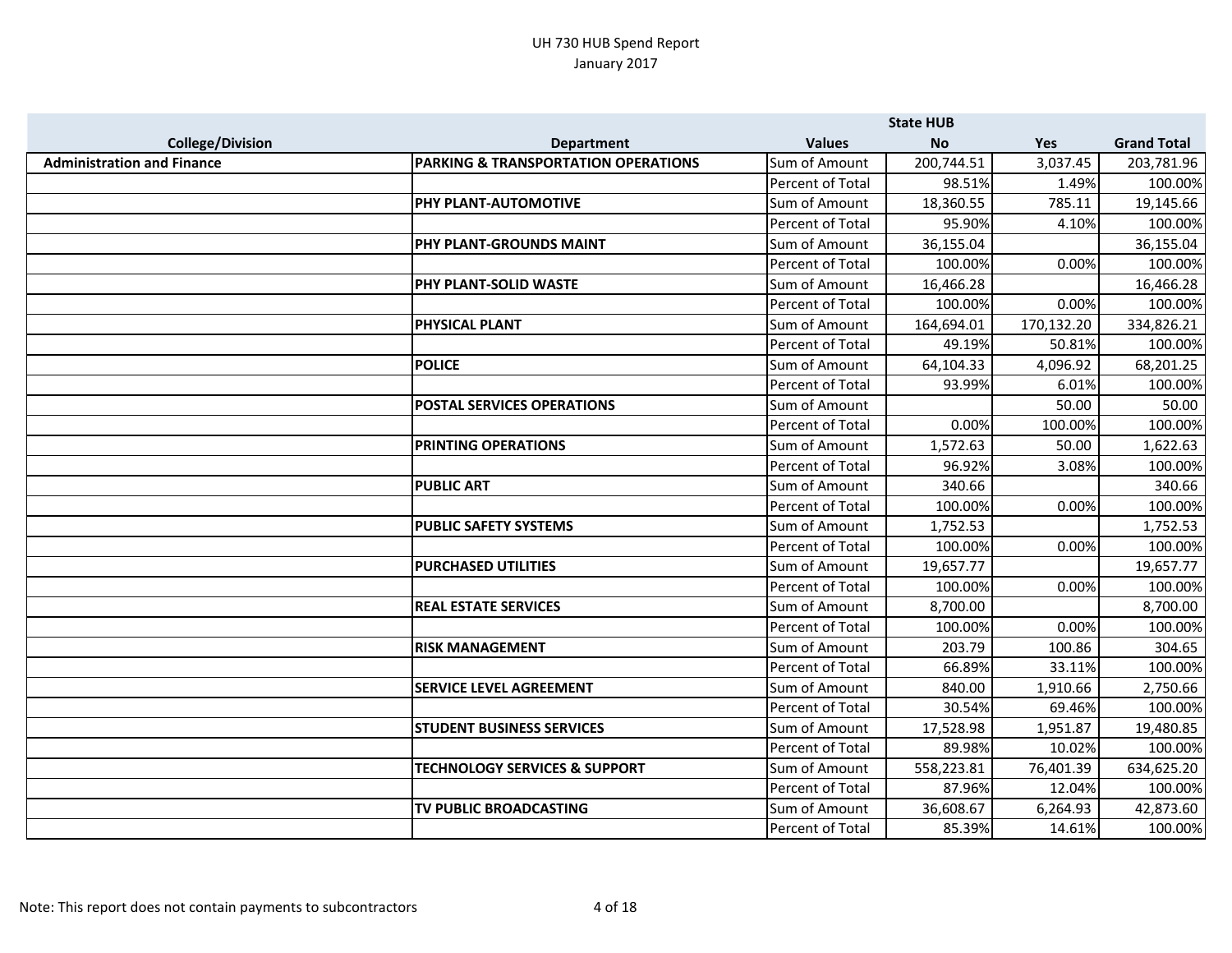|                                                    |                                             |                         | <b>State HUB</b> |            |                    |
|----------------------------------------------------|---------------------------------------------|-------------------------|------------------|------------|--------------------|
| <b>College/Division</b>                            | <b>Department</b>                           | <b>Values</b>           | <b>No</b>        | Yes        | <b>Grand Total</b> |
| <b>Administration and Finance</b>                  | UH SPORTS & ENTERTAINMENT SVC               | Sum of Amount           | 79,590.26        |            | 79,590.26          |
|                                                    |                                             | Percent of Total        | 100.00%          | 0.00%      | 100.00%            |
|                                                    | UIT EXTERNALLY FUNDED PROJECTS              | Sum of Amount           | 2,767.20         | 60,984.21  | 63,751.41          |
|                                                    |                                             | Percent of Total        | 4.34%            | 95.66%     | 100.00%            |
|                                                    | <b>UIT SECURITY</b>                         | Sum of Amount           | 282.28           | 162,235.34 | 162,517.62         |
|                                                    |                                             | Percent of Total        | 0.17%            | 99.83%     | 100.00%            |
|                                                    | UNIV PROPERTY SERVICES OPERATIONS           | Sum of Amount           | 237,409.00       |            | 237,409.00         |
|                                                    |                                             | Percent of Total        | 100.00%          | 0.00%      | 100.00%            |
|                                                    | UNIVERSITY INFORMATION TECHNOLOGY           | Sum of Amount           | 213,677.21       |            | 213,677.21         |
|                                                    |                                             | Percent of Total        | 100.00%          | 0.00%      | 100.00%            |
| <b>Administration and Finance Sum of Amount</b>    |                                             |                         | 8,542,554.11     | 730,613.63 | 9,273,167.74       |
| <b>Administration and Finance Percent of Total</b> |                                             |                         | 92.12%           | 7.88%      | 100.00%            |
| Architecture                                       | <b>ARCHITECTURE</b>                         | Sum of Amount           | 239.00           |            | 239.00             |
|                                                    |                                             | Percent of Total        | 100.00%          | 0.00%      | 100.00%            |
|                                                    | <b>COMMU DESIGN CNTR SUSAN ROGERS</b>       | Sum of Amount           | 344.51           |            | 344.51             |
|                                                    |                                             | Percent of Total        | 100.00%          | 0.00%      | 100.00%            |
|                                                    | <b>DEAN, ARCHITECTURE</b>                   | Sum of Amount           | 30,525.21        | 13,653.64  | 44,178.85          |
|                                                    |                                             | Percent of Total        | 69.09%           | 30.91%     | 100.00%            |
| <b>Architecture Sum of Amount</b>                  |                                             |                         | 31,108.72        | 13,653.64  | 44,762.36          |
| <b>Architecture Percent of Total</b>               |                                             |                         | 69.50%           | 30.50%     | 100.00%            |
| <b>Business Administration</b>                     | <b>ACCOUNTANCY AND TAXATION</b>             | Sum of Amount           | 3,339.35         | 399.70     | 3,739.05           |
|                                                    |                                             | <b>Percent of Total</b> | 89.31%           | 10.69%     | 100.00%            |
|                                                    | <b>ACCOUNTING CERTIFICATE PROGRAM</b>       | Sum of Amount           | 2,419.97         | 102.45     | 2,522.42           |
|                                                    |                                             | Percent of Total        | 95.94%           | 4.06%      | 100.00%            |
|                                                    | <b>BAUER CAREER SERVICES CTR</b>            | Sum of Amount           | 2,986.82         | 10,768.13  | 13,754.95          |
|                                                    |                                             | Percent of Total        | 21.71%           | 78.29%     | 100.00%            |
|                                                    | <b>BAUER COMMUNICATIONS</b>                 | Sum of Amount           | 19,733.16        | 3,272.48   | 23,005.64          |
|                                                    |                                             | Percent of Total        | 85.78%           | 14.22%     | 100.00%            |
|                                                    | <b>BAUER DIVISION OF TECHNOLOGY</b>         | Sum of Amount           | 9,771.70         | 1,852.29   | 11,623.99          |
|                                                    |                                             | Percent of Total        | 84.06%           | 15.94%     | 100.00%            |
|                                                    | <b>BAUER GRADUATE PROFESSIONAL PROGRAMS</b> | Sum of Amount           | 12,741.88        | 9,436.90   | 22,178.78          |
|                                                    |                                             | Percent of Total        | 57.45%           | 42.55%     | 100.00%            |
|                                                    | <b>CTR FOR EXECUTIVE DEVELOPMENT</b>        | Sum of Amount           | 15,367.95        |            | 15,367.95          |
|                                                    |                                             | Percent of Total        | 100.00%          | 0.00%      | 100.00%            |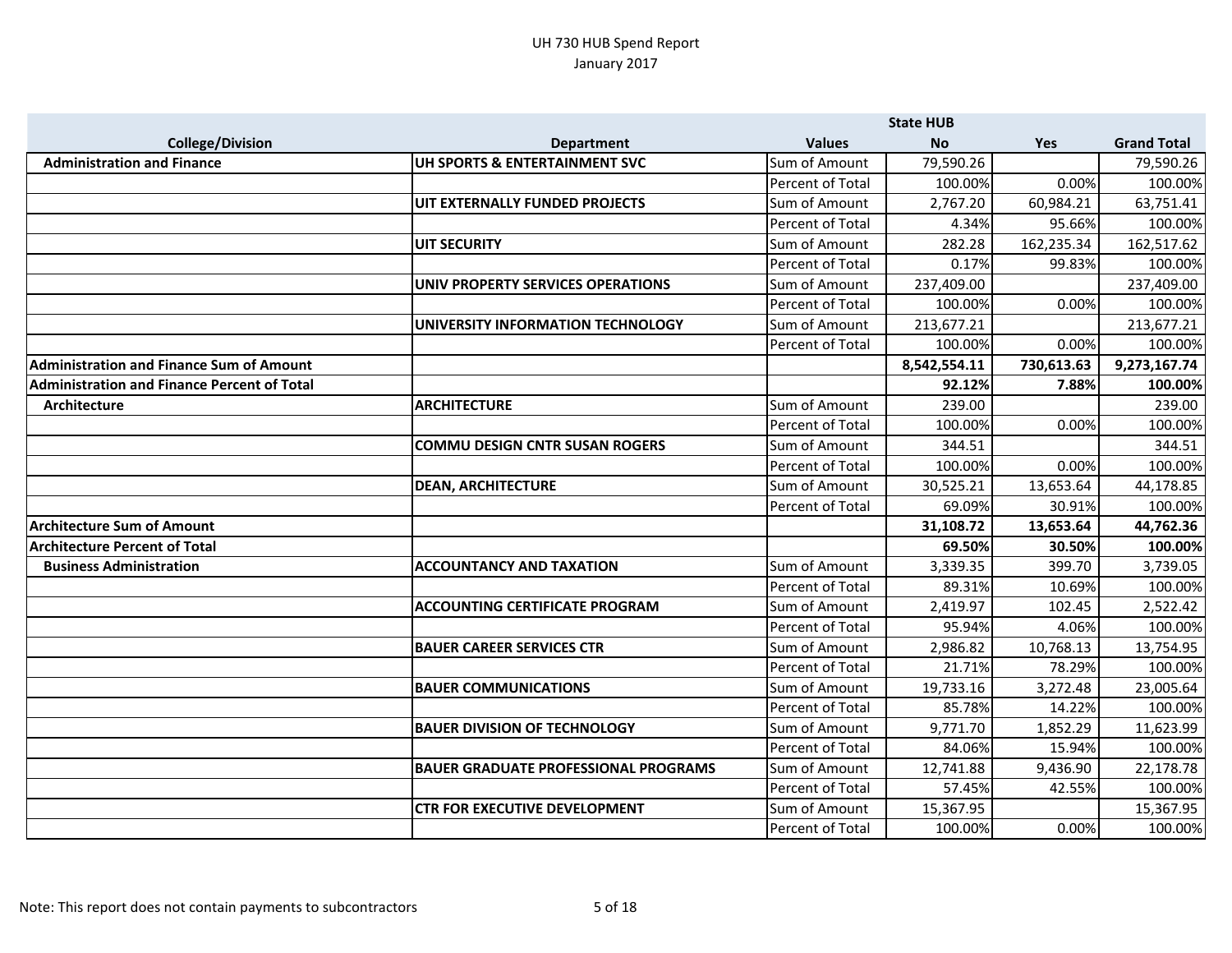|                                                 |                                              |                  | <b>State HUB</b> |           |                    |
|-------------------------------------------------|----------------------------------------------|------------------|------------------|-----------|--------------------|
| <b>College/Division</b>                         | <b>Department</b>                            | <b>Values</b>    | <b>No</b>        | Yes       | <b>Grand Total</b> |
| <b>Business Administration</b>                  | <b>DEAN'S OFFICE, BAUER COLLEGE</b>          | Sum of Amount    | 95,575.29        | 4,833.44  | 100,408.73         |
|                                                 |                                              | Percent of Total | 95.19%           | 4.81%     | 100.00%            |
|                                                 | <b>DECISION AND INFORMATION SCIEN</b>        | Sum of Amount    | 2,270.40         | 1,941.63  | 4,212.03           |
|                                                 |                                              | Percent of Total | 53.90%           | 46.10%    | 100.00%            |
|                                                 | <b>EXECUTIVE DEGREE PROGRAMS</b>             | Sum of Amount    | 37,360.65        | 812.02    | 38,172.67          |
|                                                 |                                              | Percent of Total | 97.87%           | 2.13%     | 100.00%            |
|                                                 | <b>FINANCE-BAUER COLLEGE</b>                 | Sum of Amount    | 17,233.02        | 400.28    | 17,633.30          |
|                                                 |                                              | Percent of Total | 97.73%           | 2.27%     | 100.00%            |
|                                                 | MANAGEMENT-BAUER COLLEGE                     | Sum of Amount    | 415.36           |           | 415.36             |
|                                                 |                                              | Percent of Total | 100.00%          | 0.00%     | 100.00%            |
|                                                 | <b>MARKETING-BAUER COLLEGE</b>               | Sum of Amount    | 167.35           | 216.67    | 384.02             |
|                                                 |                                              | Percent of Total | 43.58%           | 56.42%    | 100.00%            |
|                                                 | <b>SALES EXCELLENCE INSTITUTE</b>            | Sum of Amount    | 9,478.66         | 338.00    | 9,816.66           |
|                                                 |                                              | Percent of Total | 96.56%           | 3.44%     | 100.00%            |
|                                                 | <b>SMALL BUSINESS DEV CENTER</b>             | Sum of Amount    | 14,939.00        | 11,780.81 | 26,719.81          |
|                                                 |                                              | Percent of Total | 55.91%           | 44.09%    | 100.00%            |
|                                                 | <b>UNDERGRAD BUSINESS PROG</b>               | Sum of Amount    | 2,889.69         | 114.62    | 3,004.31           |
|                                                 |                                              | Percent of Total | 96.18%           | 3.82%     | 100.00%            |
|                                                 | <b>WOLFF CTR FOR ENTREPRENEURSHIP</b>        | Sum of Amount    | 702.37           | 3,013.60  | 3,715.97           |
|                                                 |                                              | Percent of Total | 18.90%           | 81.10%    | 100.00%            |
| <b>Business Administration Sum of Amount</b>    |                                              |                  | 247,392.62       | 49,283.02 | 296,675.64         |
| <b>Business Administration Percent of Total</b> |                                              |                  | 83.39%           | 16.61%    | 100.00%            |
| <b>Chancellor/President</b>                     | <b>BASEBALL</b>                              | Sum of Amount    | 13,417.43        | 12.81     | 13,430.24          |
|                                                 |                                              | Percent of Total | 99.90%           | 0.10%     | 100.00%            |
|                                                 | <b>COMMUNITY RELATIONS &amp; INST ACCESS</b> | Sum of Amount    | 259.59           | 229.59    | 489.18             |
|                                                 |                                              | Percent of Total | 53.07%           | 46.93%    | 100.00%            |
|                                                 | <b>FOOTBALL</b>                              | Sum of Amount    | 311,023.03       | 453.40    | 311,476.43         |
|                                                 |                                              | Percent of Total | 99.85%           | 0.15%     | 100.00%            |
|                                                 | <b>INTERCOLLEGIATE ATHLETICS</b>             | Sum of Amount    | 916,965.87       | 21,634.31 | 938,600.18         |
|                                                 |                                              | Percent of Total | 97.70%           | 2.30%     | 100.00%            |
|                                                 | <b>MEN'S BASKETBALL</b>                      | Sum of Amount    | 62,398.31        | 3,753.66  | 66,151.97          |
|                                                 |                                              | Percent of Total | 94.33%           | 5.67%     | 100.00%            |
|                                                 | <b>MEN'S TRACK AND FIELD</b>                 | Sum of Amount    | 1,619.02         | 2,070.00  | 3,689.02           |
|                                                 |                                              | Percent of Total | 43.89%           | 56.11%    | 100.00%            |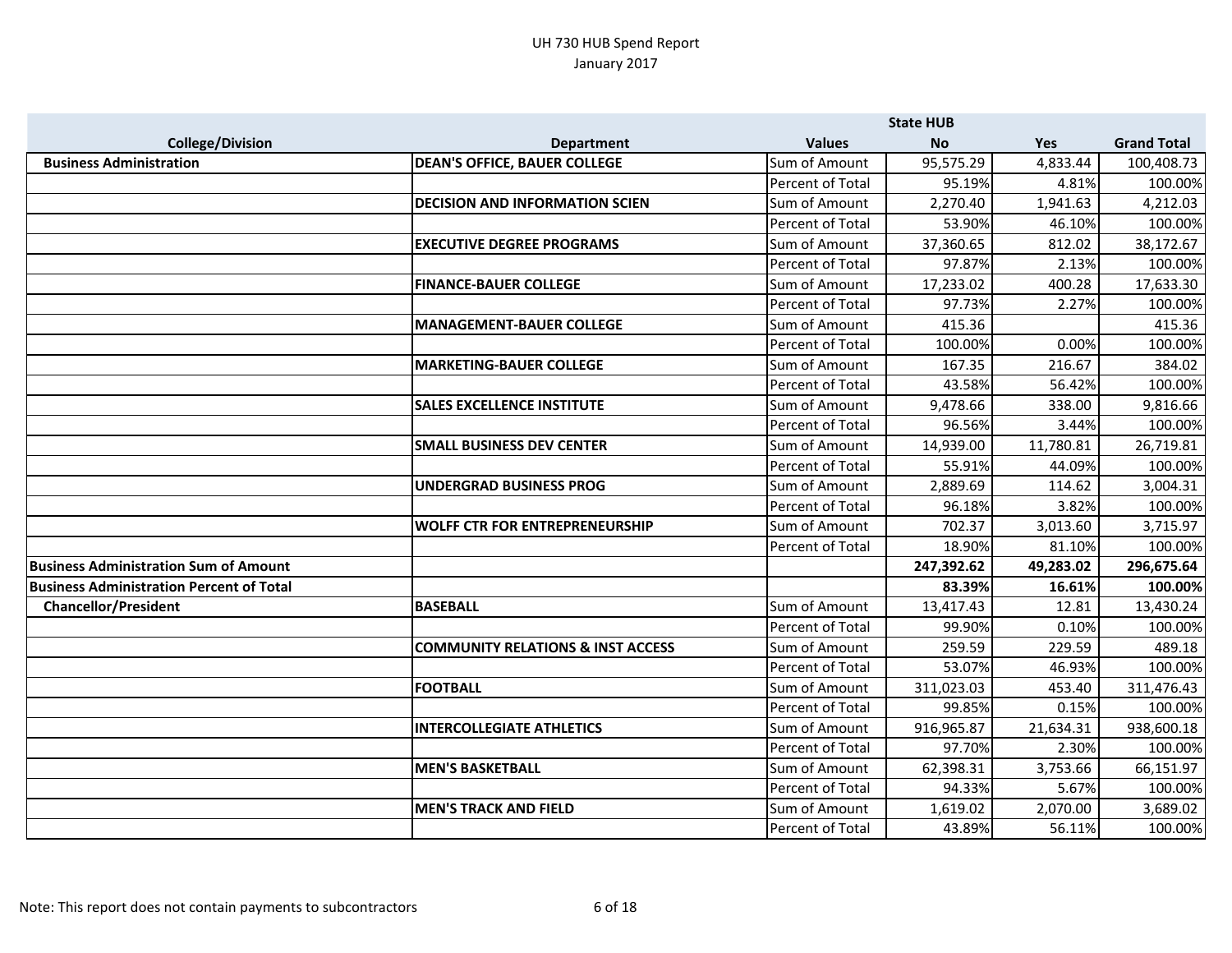|                                              |                                  |                         | <b>State HUB</b> |           |                    |
|----------------------------------------------|----------------------------------|-------------------------|------------------|-----------|--------------------|
| <b>College/Division</b>                      | <b>Department</b>                | <b>Values</b>           | <b>No</b>        | Yes       | <b>Grand Total</b> |
| <b>Chancellor/President</b>                  | <b>OFFICE OF SPECIAL EVENTS</b>  | Sum of Amount           | 54,614.41        | 9,806.59  | 64,421.00          |
|                                              |                                  | Percent of Total        | 84.78%           | 15.22%    | 100.00%            |
|                                              | <b>PRESIDENT</b>                 | Sum of Amount           | 3,864.71         | 419.87    | 4,284.58           |
|                                              |                                  | Percent of Total        | 90.20%           | 9.80%     | 100.00%            |
|                                              | <b>STAFF COUNCIL</b>             | Sum of Amount           | 1,471.52         | 60.38     | 1,531.90           |
|                                              |                                  | Percent of Total        | 96.06%           | 3.94%     | 100.00%            |
|                                              | <b>WOMEN'S BASKETBALL</b>        | Sum of Amount           | 12,126.99        | 3,183.00  | 15,309.99          |
|                                              |                                  | Percent of Total        | 79.21%           | 20.79%    | 100.00%            |
|                                              | <b>WOMEN'S GOLF</b>              | Sum of Amount           | 240.07           |           | 240.07             |
|                                              |                                  | Percent of Total        | 100.00%          | 0.00%     | 100.00%            |
|                                              | <b>WOMEN'S SOCCER</b>            | Sum of Amount           | 6,319.30         |           | 6,319.30           |
|                                              |                                  | <b>Percent of Total</b> | 100.00%          | 0.00%     | 100.00%            |
|                                              | <b>WOMEN'S SOFTBALL</b>          | Sum of Amount           | 6,853.96         | 415.00    | 7,268.96           |
|                                              |                                  | <b>Percent of Total</b> | 94.29%           | 5.71%     | 100.00%            |
|                                              | <b>WOMEN'S TENNIS</b>            | Sum of Amount           | 357.10           |           | 357.10             |
|                                              |                                  | Percent of Total        | 100.00%          | 0.00%     | 100.00%            |
|                                              | <b>WOMEN'S VOLLEYBALL</b>        | Sum of Amount           | 3,719.67         |           | 3,719.67           |
|                                              |                                  | Percent of Total        | 100.00%          | 0.00%     | 100.00%            |
| <b>Chancellor/President Sum of Amount</b>    |                                  |                         | 1,395,250.98     | 42,038.61 | 1,437,289.59       |
| <b>Chancellor/President Percent of Total</b> |                                  |                         | 97.08%           | 2.92%     | 100.00%            |
| <b>College of the Arts</b>                   | <b>ART</b>                       | Sum of Amount           | 4,691.79         | 2,039.62  | 6,731.41           |
|                                              |                                  | Percent of Total        | 69.70%           | 30.30%    | 100.00%            |
|                                              | <b>BAND</b>                      | Sum of Amount           | 2,616.66         |           | 2,616.66           |
|                                              |                                  | Percent of Total        | 100.00%          | 0.00%     | 100.00%            |
|                                              | <b>BLAFFER GALLERY</b>           | Sum of Amount           | 46,603.41        | 530.00    | 47,133.41          |
|                                              |                                  | Percent of Total        | 98.88%           | 1.12%     | 100.00%            |
|                                              | <b>CWMCA CENTER FOR THE ARTS</b> | Sum of Amount           | 55,156.62        | 241.78    | 55,398.40          |
|                                              |                                  | Percent of Total        | 99.56%           | 0.44%     | 100.00%            |
|                                              | <b>DEAN, COLLEGE OF THE ARTS</b> | Sum of Amount           | 3,965.29         | 657.90    | 4,623.19           |
|                                              |                                  | Percent of Total        | 85.77%           | 14.23%    | 100.00%            |
|                                              | <b>MUSIC</b>                     | Sum of Amount           | 28,980.85        | 565.76    | 29,546.61          |
|                                              |                                  | Percent of Total        | 98.09%           | 1.91%     | 100.00%            |
|                                              | <b>THEATER</b>                   | Sum of Amount           | 13,847.56        | 401.24    | 14,248.80          |
|                                              |                                  | Percent of Total        | 97.18%           | 2.82%     | 100.00%            |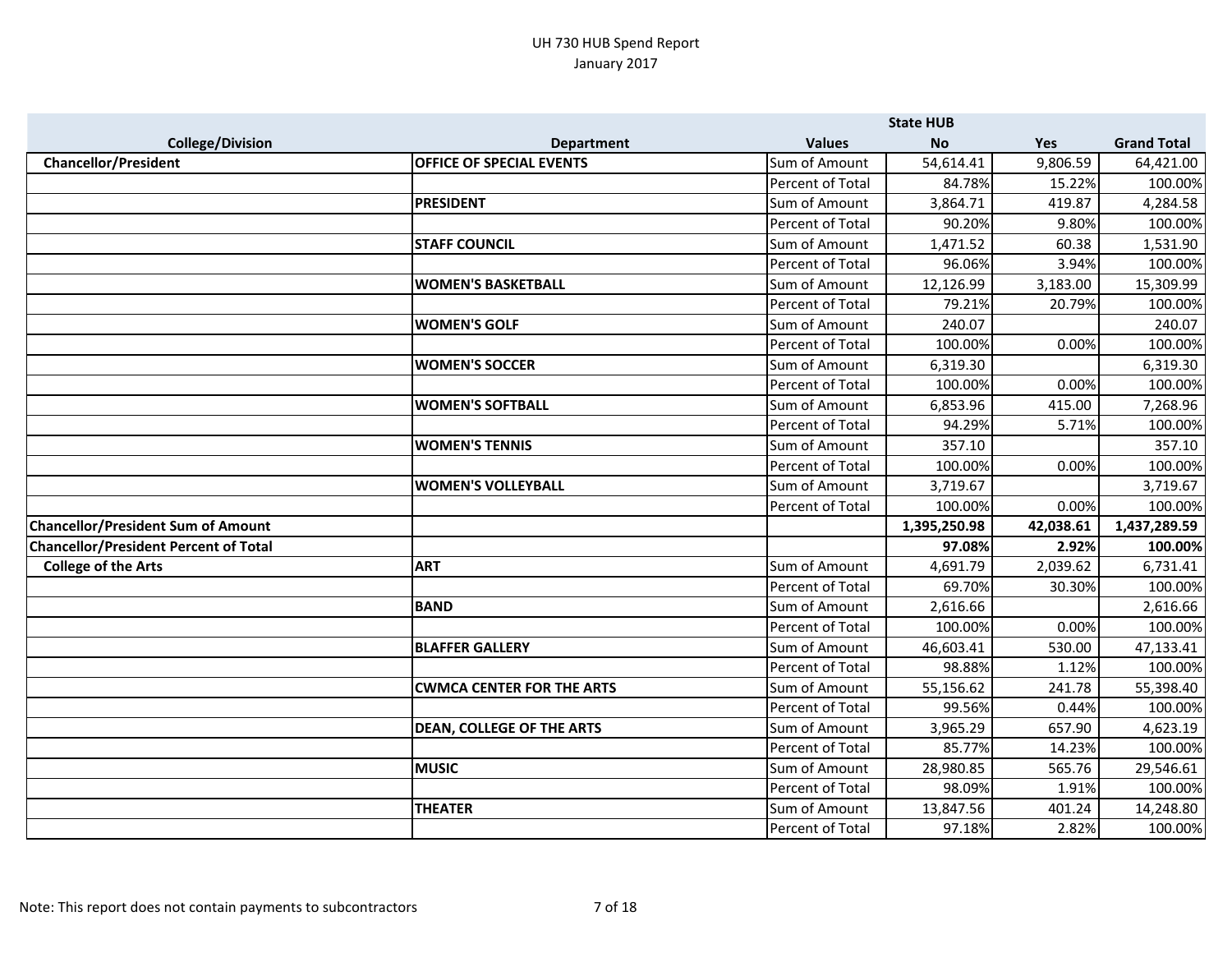|                                             |                                             |                  | <b>State HUB</b> |           |                    |
|---------------------------------------------|---------------------------------------------|------------------|------------------|-----------|--------------------|
| <b>College/Division</b>                     | <b>Department</b>                           | <b>Values</b>    | <b>No</b>        | Yes       | <b>Grand Total</b> |
| <b>College of the Arts Sum of Amount</b>    |                                             |                  | 155,862.18       | 4,436.30  | 160,298.48         |
| <b>College of the Arts Percent of Total</b> |                                             |                  | 97.23%           | 2.77%     | 100.00%            |
| <b>Education</b>                            | <b>ASIAN AMERICAN STUDIES</b>               | Sum of Amount    | 17.99            |           | 17.99              |
|                                             |                                             | Percent of Total | 100.00%          | 0.00%     | 100.00%            |
|                                             | <b>CENTER FOR INFO TECH IN EDUCATION</b>    | Sum of Amount    | 2,729.62         |           | 2,729.62           |
|                                             |                                             | Percent of Total | 100.00%          | 0.00%     | 100.00%            |
|                                             | <b>CHARTER SCHOOL</b>                       | Sum of Amount    | 7,738.79         | 47.91     | 7,786.70           |
|                                             |                                             | Percent of Total | 99.38%           | 0.62%     | 100.00%            |
|                                             | <b>CONSISTENCY MGMT &amp; COOP DISCIP</b>   | Sum of Amount    | 495.15           | 252.72    | 747.87             |
|                                             |                                             | Percent of Total | 66.21%           | 33.79%    | 100.00%            |
|                                             | <b>CURRICULUM AND INSTRUCTION</b>           | Sum of Amount    | 4,203.56         | 630.61    | 4,834.17           |
|                                             |                                             | Percent of Total | 86.96%           | 13.04%    | 100.00%            |
|                                             | <b>DEAN, EDUCATION</b>                      | Sum of Amount    | 19,604.99        | 1,616.55  | 21,221.54          |
|                                             |                                             | Percent of Total | 92.38%           | 7.62%     | 100.00%            |
|                                             | <b>ED LEADERSHIP &amp; POLICY STUDIES</b>   | Sum of Amount    | 150.38           | 72.49     | 222.87             |
|                                             |                                             | Percent of Total | 67.47%           | 32.53%    | 100.00%            |
|                                             | <b>PSYCH, HEALTH &amp; LEARNING SCIENCE</b> | Sum of Amount    | 1,414.86         | 874.90    | 2,289.76           |
|                                             |                                             | Percent of Total | 61.79%           | 38.21%    | 100.00%            |
| <b>Education Sum of Amount</b>              |                                             |                  | 36,355.34        | 3,495.18  | 39,850.52          |
| <b>Education Percent of Total</b>           |                                             |                  | 91.23%           | 8.77%     | 100.00%            |
| <b>Engineering</b>                          | <b>BIOMEDICAL ENGINEERING</b>               | Sum of Amount    | 39,369.10        | 253.80    | 39,622.90          |
|                                             |                                             | Percent of Total | 99.36%           | 0.64%     | 100.00%            |
|                                             | <b>CHEMICAL ENGINEERING</b>                 | Sum of Amount    | 49,631.80        | 14,152.85 | 63,784.65          |
|                                             |                                             | Percent of Total | 77.81%           | 22.19%    | 100.00%            |
|                                             | <b>CIVIL ENGINEERING</b>                    | Sum of Amount    | 117,631.59       | 4,309.03  | 121,940.62         |
|                                             |                                             | Percent of Total | 96.47%           | 3.53%     | 100.00%            |
|                                             | <b>COMPOSITE ENGR APPLICATIONS CT</b>       | Sum of Amount    | 1,343.05         | 80.76     | 1,423.81           |
|                                             |                                             | Percent of Total | 94.33%           | 5.67%     | 100.00%            |
|                                             | <b>DEAN, ENGINEERING</b>                    | Sum of Amount    | 30,998.61        | 22,907.09 | 53,905.70          |
|                                             |                                             | Percent of Total | 57.51%           | 42.49%    | 100.00%            |
|                                             | <b>ELECTRICAL ENGINEERING</b>               | Sum of Amount    | 34,260.95        | 3,413.96  | 37,674.91          |
|                                             |                                             | Percent of Total | 90.94%           | 9.06%     | 100.00%            |
|                                             | <b>ENGINEERING SERVICES</b>                 | Sum of Amount    | 2,147.62         |           | 2,147.62           |
|                                             |                                             | Percent of Total | 100.00%          | 0.00%     | 100.00%            |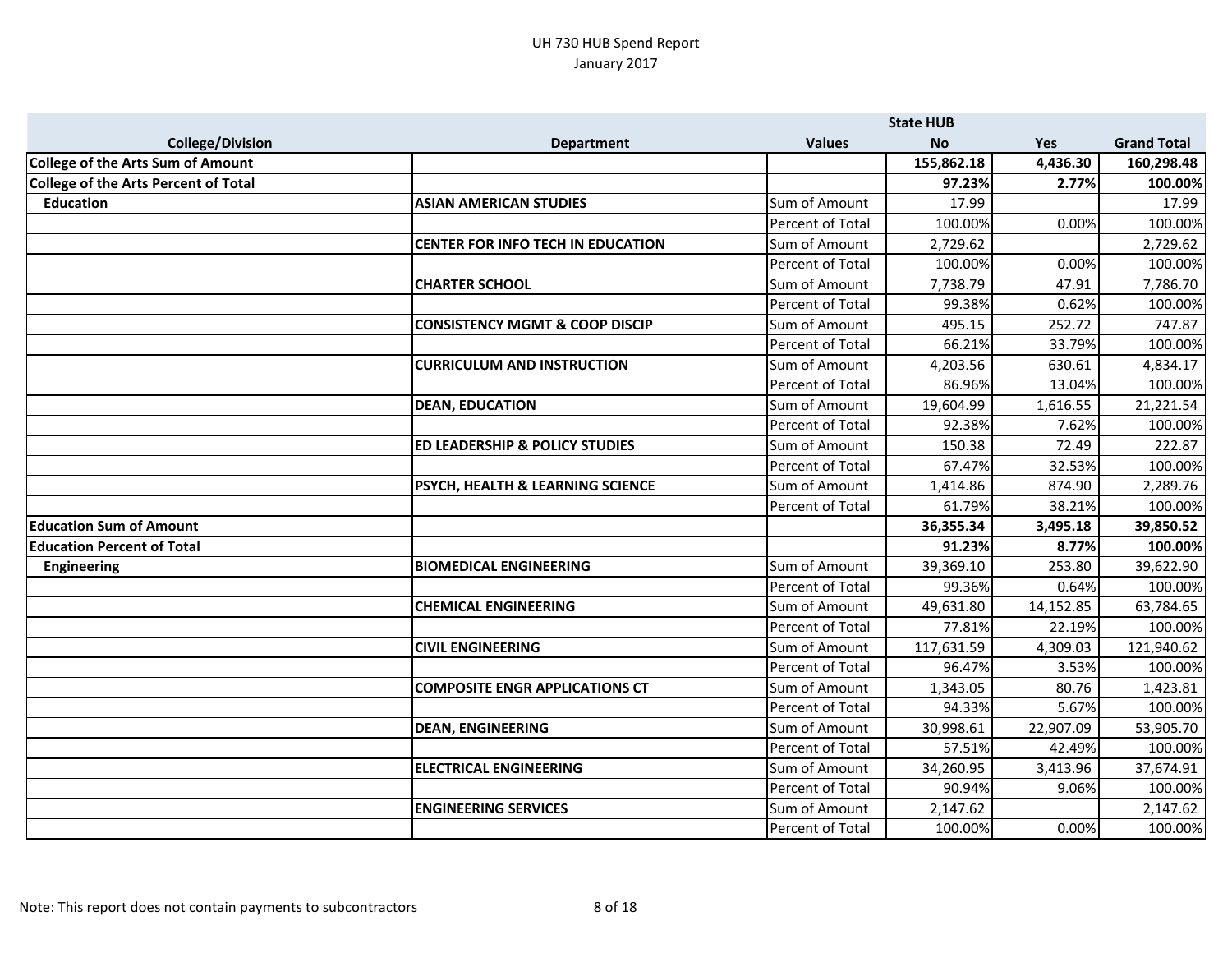|                                                         |                                            |                  | <b>State HUB</b> |            |                    |
|---------------------------------------------------------|--------------------------------------------|------------------|------------------|------------|--------------------|
| <b>College/Division</b>                                 | <b>Department</b>                          | <b>Values</b>    | <b>No</b>        | <b>Yes</b> | <b>Grand Total</b> |
| <b>Engineering</b>                                      | <b>INDUSTRIAL ENGINEERING</b>              | Sum of Amount    | 868.34           | 3,825.95   | 4,694.29           |
|                                                         |                                            | Percent of Total | 18.50%           | 81.50%     | 100.00%            |
|                                                         | <b>INTEGRATED BIO &amp; NANO SYSTEM</b>    | Sum of Amount    | 4,010.41         |            | 4,010.41           |
|                                                         |                                            | Percent of Total | 100.00%          | 0.00%      | 100.00%            |
|                                                         | <b>MECHANICAL ENGINEERING</b>              | Sum of Amount    | 91,916.59        | 16,471.52  | 108,388.11         |
|                                                         |                                            | Percent of Total | 84.80%           | 15.20%     | 100.00%            |
|                                                         | <b>NATL CTR FOR AIRBORNE LASER MAPPING</b> | Sum of Amount    | 3,130.86         | 3,342.38   | 6,473.24           |
|                                                         |                                            | Percent of Total | 48.37%           | 51.63%     | 100.00%            |
|                                                         | <b>PETROLEUM ENGINEERING</b>               | Sum of Amount    | 3,846.97         | 7,272.19   | 11,119.16          |
|                                                         |                                            | Percent of Total | 34.60%           | 65.40%     | 100.00%            |
| <b>Engineering Sum of Amount</b>                        |                                            |                  | 379,155.89       | 76,029.53  | 455,185.42         |
| <b>Engineering Percent of Total</b>                     |                                            |                  | 83.30%           | 16.70%     | 100.00%            |
| <b>Graduate College of Social Work</b>                  | <b>ADMISSIONS-GCSW</b>                     | Sum of Amount    | 283.40           | 27.70      | 311.10             |
|                                                         |                                            | Percent of Total | 91.10%           | 8.90%      | 100.00%            |
|                                                         | <b>ALUMNI, CAREER &amp; DEVELOPMENT</b>    | Sum of Amount    | 382.50           | 392.20     | 774.70             |
|                                                         |                                            | Percent of Total | 49.37%           | 50.63%     | 100.00%            |
|                                                         | <b>AMERICAN HUMANICS</b>                   | Sum of Amount    | 437.60           |            | 437.60             |
|                                                         |                                            | Percent of Total | 100.00%          | 0.00%      | 100.00%            |
|                                                         | <b>CHILD &amp; FAMILY CENTER</b>           | Sum of Amount    | 2,923.75         | 814.51     | 3,738.26           |
|                                                         |                                            | Percent of Total | 78.21%           | 21.79%     | 100.00%            |
|                                                         | <b>CTR DRUG &amp; SOCIAL POLICY RESRC</b>  | Sum of Amount    | 6,750.00         |            | 6,750.00           |
|                                                         |                                            | Percent of Total | 100.00%          | 0.00%      | 100.00%            |
|                                                         | <b>CTR FOR HEALTH EQUITY &amp; EVAL</b>    | Sum of Amount    | 469.80           |            | 469.80             |
|                                                         |                                            | Percent of Total | 100.00%          | 0.00%      | 100.00%            |
|                                                         | <b>DEAN, SOCIAL WORK</b>                   | Sum of Amount    | 20,767.87        | 1,983.47   | 22,751.34          |
|                                                         |                                            | Percent of Total | 91.28%           | 8.72%      | 100.00%            |
|                                                         | <b>GCSW INFORMATION TECHNOLOGY</b>         | Sum of Amount    | 621.31           |            | 621.31             |
|                                                         |                                            | Percent of Total | 100.00%          | 0.00%      | 100.00%            |
|                                                         | <b>GCSW STUDENT SERVICES</b>               | Sum of Amount    | 80.08            |            | 80.08              |
|                                                         |                                            | Percent of Total | 100.00%          | 0.00%      | 100.00%            |
| <b>Graduate College of Social Work Sum of Amount</b>    |                                            |                  | 32,716.31        | 3,217.88   | 35,934.19          |
| <b>Graduate College of Social Work Percent of Total</b> |                                            |                  | 91.05%           | 8.95%      | 100.00%            |
| <b>Honors College</b>                                   | <b>DEAN, HONORS COLLEGE</b>                | Sum of Amount    | 26,315.00        | 1,640.54   | 27,955.54          |
|                                                         |                                            | Percent of Total | 94.13%           | 5.87%      | 100.00%            |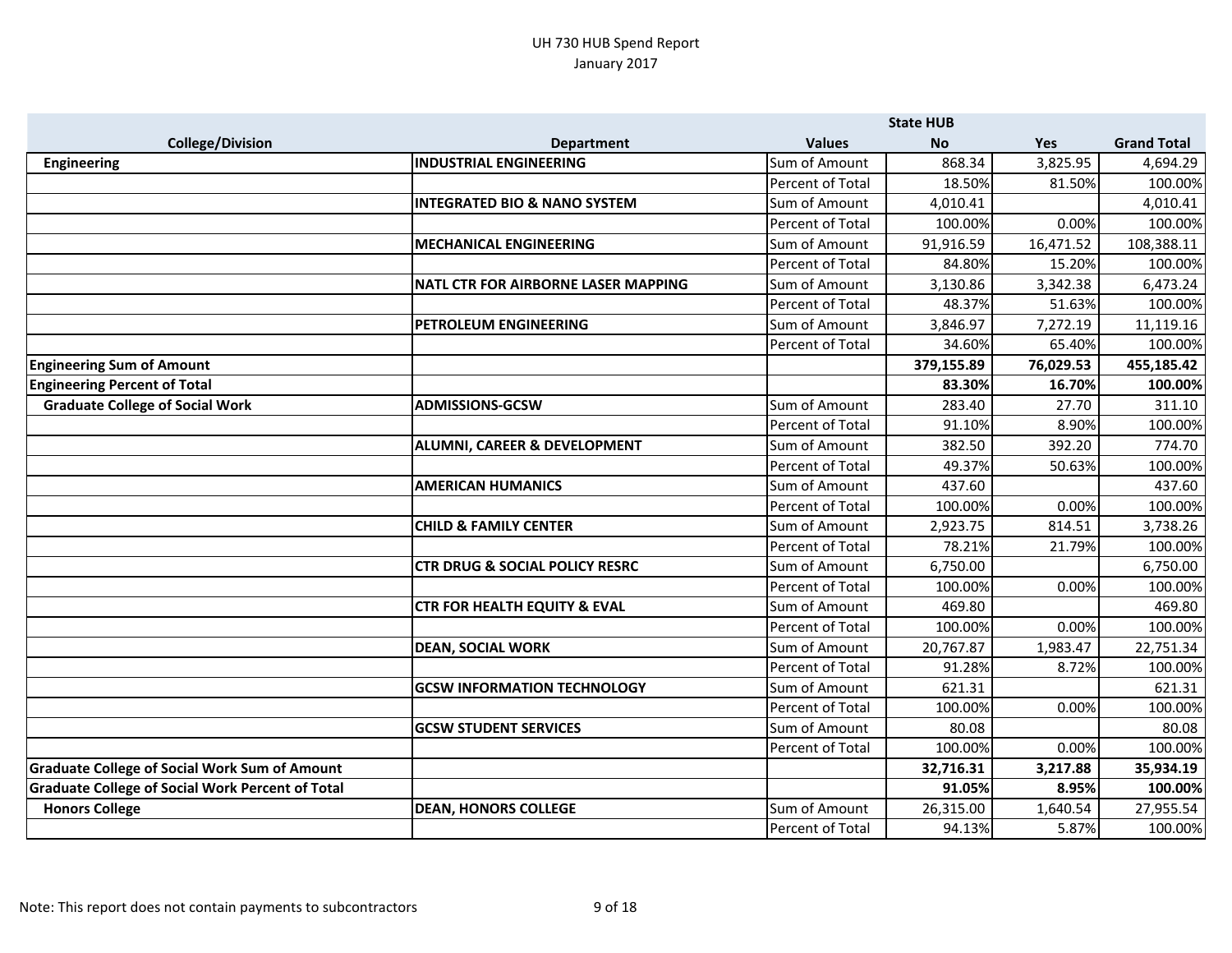|                                                         |                                                | <b>State HUB</b> |            |           |                    |
|---------------------------------------------------------|------------------------------------------------|------------------|------------|-----------|--------------------|
| <b>College/Division</b>                                 | <b>Department</b>                              | <b>Values</b>    | <b>No</b>  | Yes       | <b>Grand Total</b> |
| Honors College Sum of Amount                            |                                                |                  | 26,315.00  | 1,640.54  | 27,955.54          |
| Honors College Percent of Total                         |                                                |                  | 94.13%     | 5.87%     | 100.00%            |
| <b>Hotel and Restaurant Management</b>                  | <b>DEAN, HOTEL &amp; RESTAURANT MANAG</b>      | Sum of Amount    | 9,124.62   | 2,442.93  | 11,567.55          |
|                                                         |                                                | Percent of Total | 78.88%     | 21.12%    | 100.00%            |
|                                                         | HOTEL AND RESTAURANT MANAGEMENT                | Sum of Amount    | 271,642.92 | 12,806.62 | 284,449.54         |
|                                                         |                                                | Percent of Total | 95.50%     | 4.50%     | 100.00%            |
| <b>Hotel and Restaurant Management Sum of Amount</b>    |                                                |                  | 280,767.54 | 15,249.55 | 296,017.09         |
| <b>Hotel and Restaurant Management Percent of Total</b> |                                                |                  | 94.85%     | 5.15%     | 100.00%            |
| <b>Law Center</b>                                       | <b>BLAKELEY INSTITUTE</b>                      | Sum of Amount    | 3,856.22   | 85.32     | 3,941.54           |
|                                                         |                                                | Percent of Total | 97.84%     | 2.16%     | 100.00%            |
|                                                         | <b>BUSINESS SERVICES, LAW</b>                  | Sum of Amount    | 9,552.36   | 1,716.14  | 11,268.50          |
|                                                         |                                                | Percent of Total | 84.77%     | 15.23%    | 100.00%            |
|                                                         | <b>CAREER SERVICES, LAW</b>                    | Sum of Amount    | 886.83     | 3,418.14  | 4,304.97           |
|                                                         |                                                | Percent of Total | 20.60%     | 79.40%    | 100.00%            |
|                                                         | <b>CENTER PROGRAMS, LAW</b>                    | Sum of Amount    |            | 99.60     | 99.60              |
|                                                         |                                                | Percent of Total | 0.00%      | 100.00%   | 100.00%            |
|                                                         | <b>DEAN, LAW</b>                               | Sum of Amount    | 480.00     | 4,759.42  | 5,239.42           |
|                                                         |                                                | Percent of Total | 9.16%      | 90.84%    | 100.00%            |
|                                                         | <b>FACILITIES, LAW</b>                         | Sum of Amount    | 906.72     | 605.67    | 1,512.39           |
|                                                         |                                                | Percent of Total | 59.95%     | 40.05%    | 100.00%            |
|                                                         | <b>FACULTY SUPPORT LAW</b>                     | Sum of Amount    | 6,720.40   | 6,572.58  | 13,292.98          |
|                                                         |                                                | Percent of Total | 50.56%     | 49.44%    | 100.00%            |
|                                                         | <b>HEALTH LAW &amp; POLICY INSTITUTE</b>       | Sum of Amount    |            | 80.32     | 80.32              |
|                                                         |                                                | Percent of Total | 0.00%      | 100.00%   | 100.00%            |
|                                                         | <b>INNOCENCE PROGRAM</b>                       | Sum of Amount    | 35.77      |           | 35.77              |
|                                                         |                                                | Percent of Total | 100.00%    | 0.00%     | 100.00%            |
|                                                         | <b>INST OF HIGHER EDU &amp; GOVERNANCE LAW</b> | Sum of Amount    | 37.63      |           | 37.63              |
|                                                         |                                                | Percent of Total | 100.00%    | 0.00%     | 100.00%            |
|                                                         | <b>LAW</b>                                     | Sum of Amount    |            | 96.62     | 96.62              |
|                                                         |                                                | Percent of Total | 0.00%      | 100.00%   | 100.00%            |
|                                                         | <b>LAW FOUNDATION</b>                          | Sum of Amount    | 779.79     | 32.44     | 812.23             |
|                                                         |                                                | Percent of Total | 96.01%     | 3.99%     | 100.00%            |
|                                                         | <b>LAW INFORMATION TECHNOLOGY</b>              | Sum of Amount    | 2,954.95   | 2,864.62  | 5,819.57           |
|                                                         |                                                | Percent of Total | 50.78%     | 49.22%    | 100.00%            |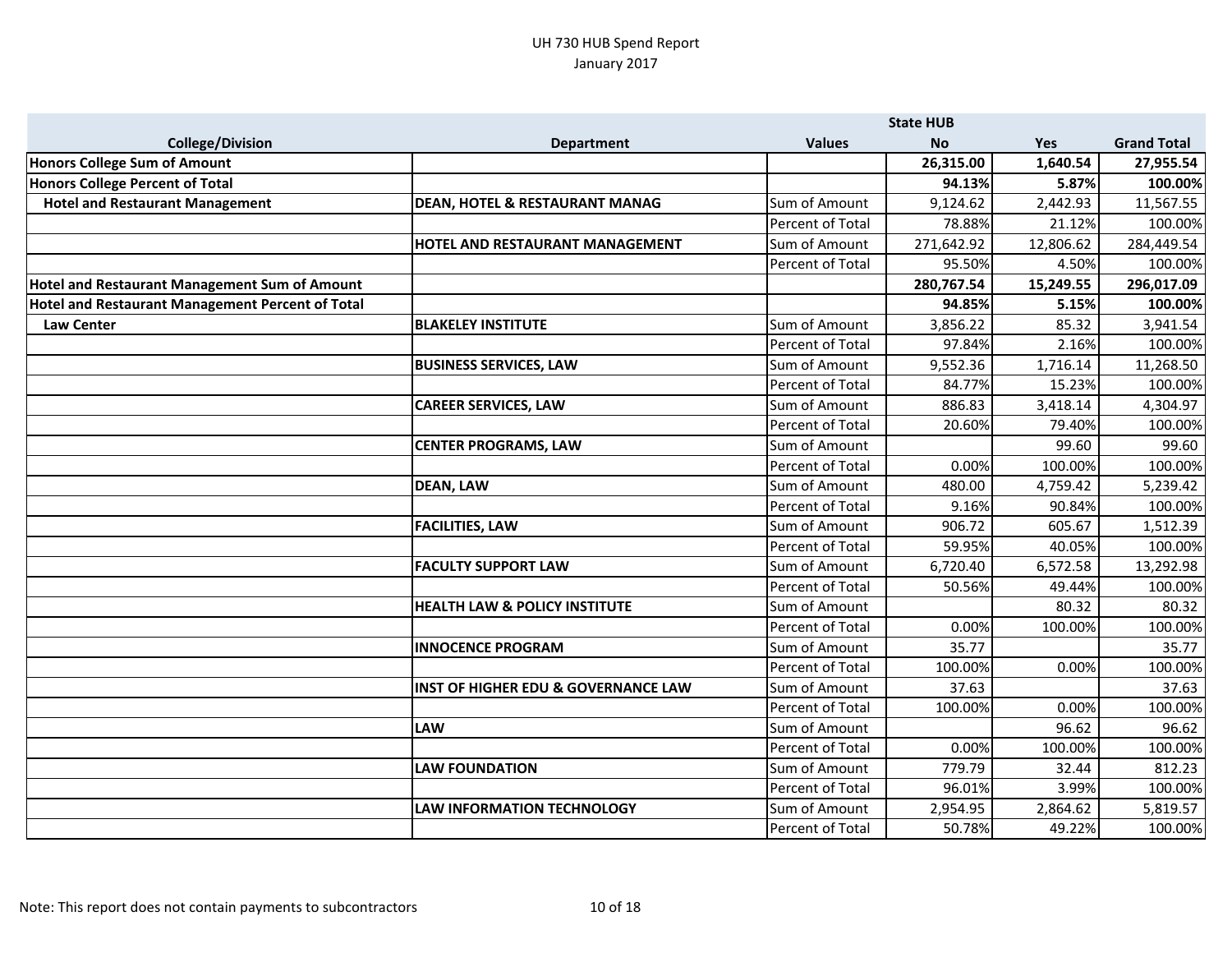|                                         |                                         |                         | <b>State HUB</b> |           |                    |
|-----------------------------------------|-----------------------------------------|-------------------------|------------------|-----------|--------------------|
| <b>College/Division</b>                 | <b>Department</b>                       | <b>Values</b>           | <b>No</b>        | Yes       | <b>Grand Total</b> |
| <b>Law Center</b>                       | <b>LAW LIBRARY</b>                      | Sum of Amount           | 4,997.43         | 611.49    | 5,608.92           |
|                                         |                                         | Percent of Total        | 89.10%           | 10.90%    | 100.00%            |
|                                         | <b>LEGAL AID CLINIC, LAW</b>            | Sum of Amount           | 629.81           | 244.05    | 873.86             |
|                                         |                                         | Percent of Total        | 72.07%           | 27.93%    | 100.00%            |
|                                         | LEGAL RESEARCH & WRITING, LAW           | Sum of Amount           | 4,200.69         | 757.40    | 4,958.09           |
|                                         |                                         | Percent of Total        | 84.72%           | 15.28%    | 100.00%            |
|                                         | <b>STUDENT SERVICES, LAW</b>            | Sum of Amount           | 2,207.94         | 1,125.96  | 3,333.90           |
|                                         |                                         | Percent of Total        | 66.23%           | 33.77%    | 100.00%            |
| <b>Law Center Sum of Amount</b>         |                                         |                         | 38,246.54        | 23,069.77 | 61,316.31          |
| <b>Law Center Percent of Total</b>      |                                         |                         | 62.38%           | 37.62%    | 100.00%            |
| <b>Liberal Arts and Social Sciences</b> | <b>AEROSPACE STUDIES</b>                | Sum of Amount           |                  | 395.91    | 395.91             |
|                                         |                                         | Percent of Total        | 0.00%            | 100.00%   | 100.00%            |
|                                         | <b>AFRICAN-AMERICAN STUDIES</b>         | Sum of Amount           | 675.07           | 12.42     | 687.49             |
|                                         |                                         | Percent of Total        | 98.19%           | 1.81%     | 100.00%            |
|                                         | <b>ARTE PUBLICO</b>                     | Sum of Amount           | 28,991.38        | 828.45    | 29,819.83          |
|                                         |                                         | <b>Percent of Total</b> | 97.22%           | 2.78%     | 100.00%            |
|                                         | <b>CENTER FOR PUBLIC HISTORY</b>        | Sum of Amount           | 3,662.45         | 579.29    | 4,241.74           |
|                                         |                                         | Percent of Total        | 86.34%           | 13.66%    | 100.00%            |
|                                         | <b>COMMUNICATION</b>                    | Sum of Amount           | 7,167.26         |           | 7,167.26           |
|                                         |                                         | Percent of Total        | 100.00%          | 0.00%     | 100.00%            |
|                                         | <b>COMMUNICATIONS DISORDERS</b>         | Sum of Amount           | 8,209.63         | 4,603.52  | 12,813.15          |
|                                         |                                         | Percent of Total        | 64.07%           | 35.93%    | 100.00%            |
|                                         | <b>COMPARATIVE CULTURAL STUDIES</b>     | Sum of Amount           | (49.46)          | 1,771.29  | 1,721.83           |
|                                         |                                         | Percent of Total        | $-2.87%$         | 102.87%   | 100.00%            |
|                                         | <b>CTR NEURO AND BIOMECH RESEARCH</b>   | Sum of Amount           |                  | 179.98    | 179.98             |
|                                         |                                         | Percent of Total        | 0.00%            | 100.00%   | 100.00%            |
|                                         | <b>DEAN, LIBERAL ARTS &amp; SOC SCI</b> | Sum of Amount           | 3,993.42         | 6,389.40  | 10,382.82          |
|                                         |                                         | Percent of Total        | 38.46%           | 61.54%    | 100.00%            |
|                                         | <b>ECONOMICS</b>                        | Sum of Amount           | 3,511.17         | 242.54    | 3,753.71           |
|                                         |                                         | <b>Percent of Total</b> | 93.54%           | 6.46%     | 100.00%            |
|                                         | <b>ENGLISH</b>                          | Sum of Amount           | 11,304.54        | 1,221.03  | 12,525.57          |
|                                         |                                         | Percent of Total        | 90.25%           | 9.75%     | 100.00%            |
|                                         | <b>HEALTH AND HUMAN PERFORMANCE</b>     | Sum of Amount           | 24,389.31        | 2,897.52  | 27,286.83          |
|                                         |                                         | Percent of Total        | 89.38%           | 10.62%    | 100.00%            |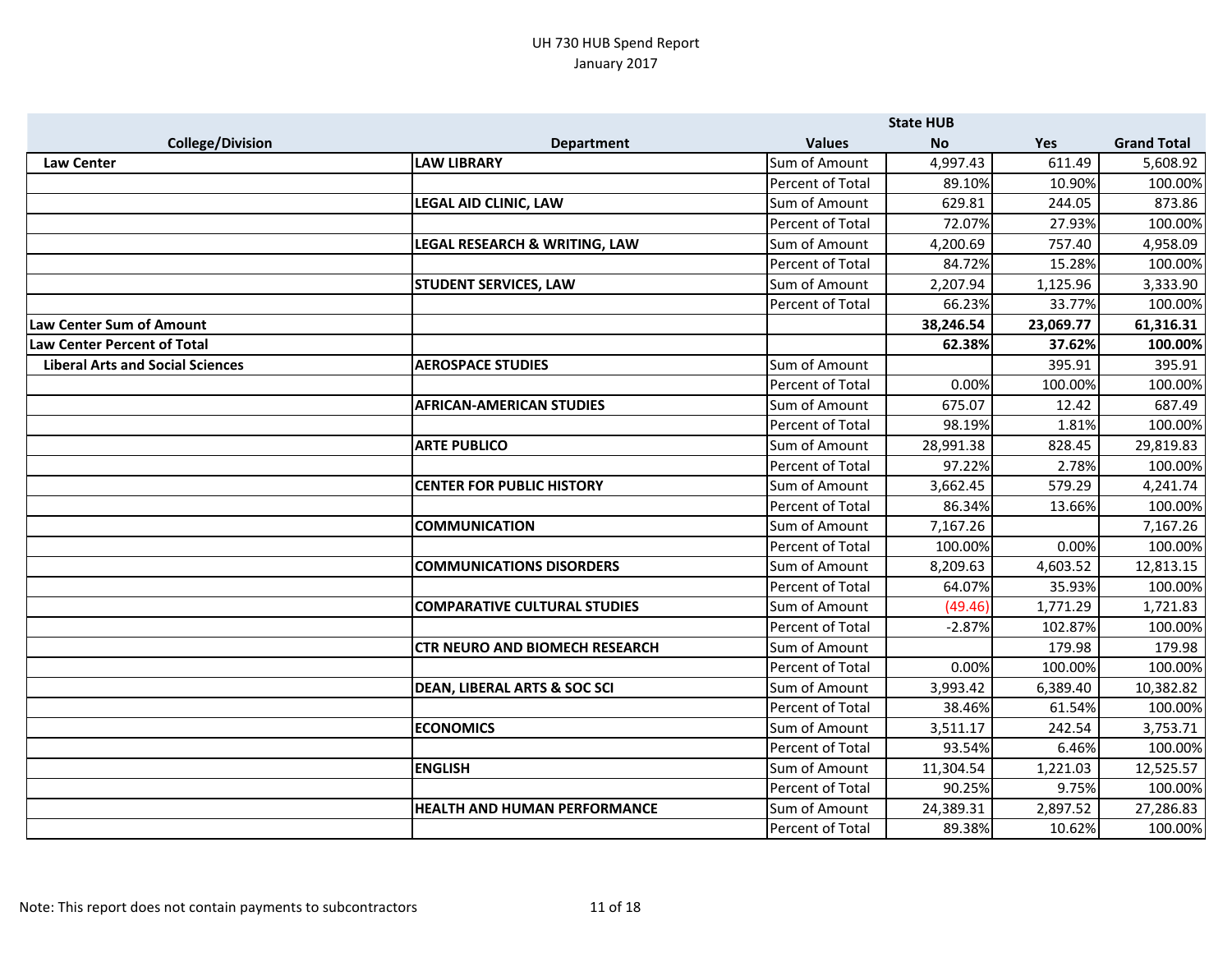|                                                          |                                       |                         | <b>State HUB</b> |           |                    |
|----------------------------------------------------------|---------------------------------------|-------------------------|------------------|-----------|--------------------|
| <b>College/Division</b>                                  | <b>Department</b>                     | <b>Values</b>           | <b>No</b>        | Yes       | <b>Grand Total</b> |
| <b>Liberal Arts and Social Sciences</b>                  | <b>HISPANIC STUDIES</b>               | Sum of Amount           | 468.17           | 545.15    | 1,013.32           |
|                                                          |                                       | Percent of Total        | 46.20%           | 53.80%    | 100.00%            |
|                                                          | <b>HISTORY</b>                        | Sum of Amount           | 4,121.56         | 851.67    | 4,973.23           |
|                                                          |                                       | Percent of Total        | 82.87%           | 17.13%    | 100.00%            |
|                                                          | <b>HOBBY CENTER FOR PUBLIC POLICY</b> | Sum of Amount           | 58,392.00        | 1,280.77  | 59,672.77          |
|                                                          |                                       | Percent of Total        | 97.85%           | 2.15%     | 100.00%            |
|                                                          | <b>MEXICAN-AMERICAN STUDIES</b>       | Sum of Amount           | 5,773.14         | 225.51    | 5,998.65           |
|                                                          |                                       | Percent of Total        | 96.24%           | 3.76%     | 100.00%            |
|                                                          | <b>MILITARY SCIENCE</b>               | Sum of Amount           | 1,215.92         |           | 1,215.92           |
|                                                          |                                       | Percent of Total        | 100.00%          | 0.00%     | 100.00%            |
|                                                          | <b>MODERN AND CLASSICAL LANGUAGES</b> | Sum of Amount           | 158.12           |           | 158.12             |
|                                                          |                                       | <b>Percent of Total</b> | 100.00%          | 0.00%     | 100.00%            |
|                                                          | <b>PHILOSOPHY</b>                     | Sum of Amount           | 116.48           |           | 116.48             |
|                                                          |                                       | <b>Percent of Total</b> | 100.00%          | 0.00%     | 100.00%            |
|                                                          | <b>POLITICAL SCIENCE</b>              | Sum of Amount           | 2,732.45         | 650.30    | 3,382.75           |
|                                                          |                                       | Percent of Total        | 80.78%           | 19.22%    | 100.00%            |
|                                                          | <b>PSYCHOLOGY</b>                     | Sum of Amount           | 176,989.38       | 5,425.30  | 182,414.68         |
|                                                          |                                       | Percent of Total        | 97.03%           | 2.97%     | 100.00%            |
|                                                          | PUBLIC ADMINISTRATION PROGRAM         | Sum of Amount           | 1,624.25         |           | 1,624.25           |
|                                                          |                                       | Percent of Total        | 100.00%          | 0.00%     | 100.00%            |
|                                                          | <b>SOCIOLOGY</b>                      | Sum of Amount           | 250.62           | 1,908.26  | 2,158.88           |
|                                                          |                                       | Percent of Total        | 11.61%           | 88.39%    | 100.00%            |
|                                                          | <b>WOMEN'S STUDIES PROGRAM</b>        | Sum of Amount           | 789.72           | 132.93    | 922.65             |
|                                                          |                                       | Percent of Total        | 85.59%           | 14.41%    | 100.00%            |
| <b>Liberal Arts and Social Sciences Sum of Amount</b>    |                                       |                         | 344,486.58       | 30,141.24 | 374,627.82         |
| <b>Liberal Arts and Social Sciences Percent of Total</b> |                                       |                         | 91.95%           | 8.05%     | 100.00%            |
| Library                                                  | <b>UNIVERSITY LIBRARIES</b>           | Sum of Amount           | 447,467.81       | 23,904.89 | 471,372.70         |
|                                                          |                                       | Percent of Total        | 94.93%           | 5.07%     | 100.00%            |
| <b>Library Sum of Amount</b>                             |                                       |                         | 447,467.81       | 23,904.89 | 471,372.70         |
| <b>Library Percent of Total</b>                          |                                       |                         | 94.93%           | 5.07%     | 100.00%            |
| <b>Natural Science and Mathematics</b>                   | <b>BIOLOGY &amp; BIOCHEMISTRY</b>     | Sum of Amount           | 197,687.62       | 13,267.49 | 210,955.11         |
|                                                          |                                       | Percent of Total        | 93.71%           | 6.29%     | 100.00%            |
|                                                          | <b>CHEMISTRY</b>                      | Sum of Amount           | 154,905.16       | 611.71    | 155,516.87         |
|                                                          |                                       | Percent of Total        | 99.61%           | 0.39%     | 100.00%            |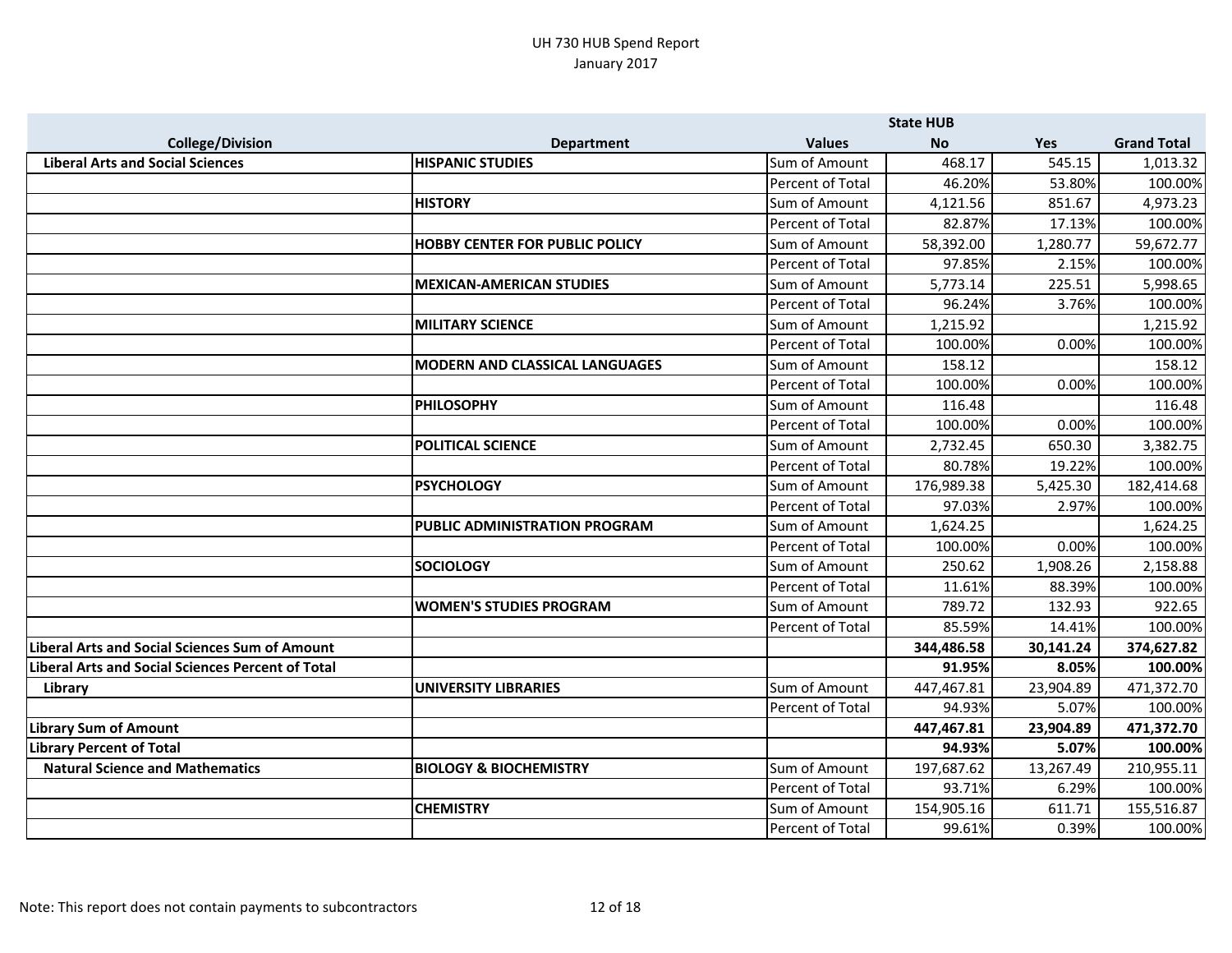|                                                         |                                                       | <b>State HUB</b> |            |           |                    |
|---------------------------------------------------------|-------------------------------------------------------|------------------|------------|-----------|--------------------|
| <b>College/Division</b>                                 | <b>Department</b>                                     | <b>Values</b>    | <b>No</b>  | Yes       | <b>Grand Total</b> |
| <b>Natural Science and Mathematics</b>                  | <b>COMPUTER SCIENCE</b>                               | Sum of Amount    | 15,238.10  | 510.62    | 15,748.72          |
|                                                         |                                                       | Percent of Total | 96.76%     | 3.24%     | 100.00%            |
|                                                         | <b>CTR FOR NUCLEAR RECEPTORS &amp; CELL SIGNALING</b> | Sum of Amount    | 18,467.23  | 619.63    | 19,086.86          |
|                                                         |                                                       | Percent of Total | 96.75%     | 3.25%     | 100.00%            |
|                                                         | <b>DEAN, NATURAL SCIENCE &amp; MATHE</b>              | Sum of Amount    | 20,186.88  | 2,480.24  | 22,667.12          |
|                                                         |                                                       | Percent of Total | 89.06%     | 10.94%    | 100.00%            |
|                                                         | <b>EARTH AND ATMOSPHERIC SCIENCES</b>                 | Sum of Amount    | 60,109.23  | 8,792.76  | 68,901.99          |
|                                                         |                                                       | Percent of Total | 87.24%     | 12.76%    | 100.00%            |
|                                                         | <b>HOUSTON COASTAL CENTER</b>                         | Sum of Amount    | 231.11     |           | 231.11             |
|                                                         |                                                       | Percent of Total | 100.00%    | 0.00%     | 100.00%            |
|                                                         | INST FOR CLIMATE/ATMOSPHERIC SCIENCE (CAS)            | Sum of Amount    | 4,390.37   |           | 4,390.37           |
|                                                         |                                                       | Percent of Total | 100.00%    | 0.00%     | 100.00%            |
|                                                         | <b>MATHEMATICS</b>                                    | Sum of Amount    | 18,244.63  | 705.83    | 18,950.46          |
|                                                         |                                                       | Percent of Total | 96.28%     | 3.72%     | 100.00%            |
|                                                         | <b>PHYSICS</b>                                        | Sum of Amount    | 44,338.45  | 1,525.99  | 45,864.44          |
|                                                         |                                                       | Percent of Total | 96.67%     | 3.33%     | 100.00%            |
| <b>Natural Science and Mathematics Sum of Amount</b>    |                                                       |                  | 533,798.78 | 28,514.27 | 562,313.05         |
| <b>Natural Science and Mathematics Percent of Total</b> |                                                       |                  | 94.93%     | 5.07%     | 100.00%            |
| <b>Optometry</b>                                        | <b>DEAN, OPTOMETRY</b>                                | Sum of Amount    | 11,556.39  | 112.88    | 11,669.27          |
|                                                         |                                                       | Percent of Total | 99.03%     | 0.97%     | 100.00%            |
|                                                         | <b>OPT VISION SCIENCES</b>                            | Sum of Amount    | 70,522.06  | 2,772.62  | 73,294.68          |
|                                                         |                                                       | Percent of Total | 96.22%     | 3.78%     | 100.00%            |
|                                                         | <b>OPTOMETRY CLINIC</b>                               | Sum of Amount    | 320,468.19 | 8,128.24  | 328,596.43         |
|                                                         |                                                       | Percent of Total | 97.53%     | 2.47%     | 100.00%            |
| <b>Optometry Sum of Amount</b>                          |                                                       |                  | 402,546.64 | 11,013.74 | 413,560.38         |
| <b>Optometry Percent of Total</b>                       |                                                       |                  | 97.34%     | 2.66%     | 100.00%            |
| Pharmacy                                                | <b>DEAN, PHARMACY</b>                                 | Sum of Amount    | 9,731.11   | 2,122.08  | 11,853.19          |
|                                                         |                                                       | Percent of Total | 82.10%     | 17.90%    | 100.00%            |
|                                                         | <b>EXPERIENTIAL PROGRAMS</b>                          | Sum of Amount    |            | 2,709.46  | 2,709.46           |
|                                                         |                                                       | Percent of Total | 0.00%      | 100.00%   | 100.00%            |
|                                                         | <b>PHAR HEALTH OUTCOMES &amp; POLICY</b>              | Sum of Amount    | 560.00     | 5,399.91  | 5,959.91           |
|                                                         |                                                       | Percent of Total | 9.40%      | 90.60%    | 100.00%            |
|                                                         | <b>PHARM PRACTICE &amp; TRANS RESEARCH</b>            | Sum of Amount    | 25,637.27  | 2,237.54  | 27,874.81          |
|                                                         |                                                       | Percent of Total | 91.97%     | 8.03%     | 100.00%            |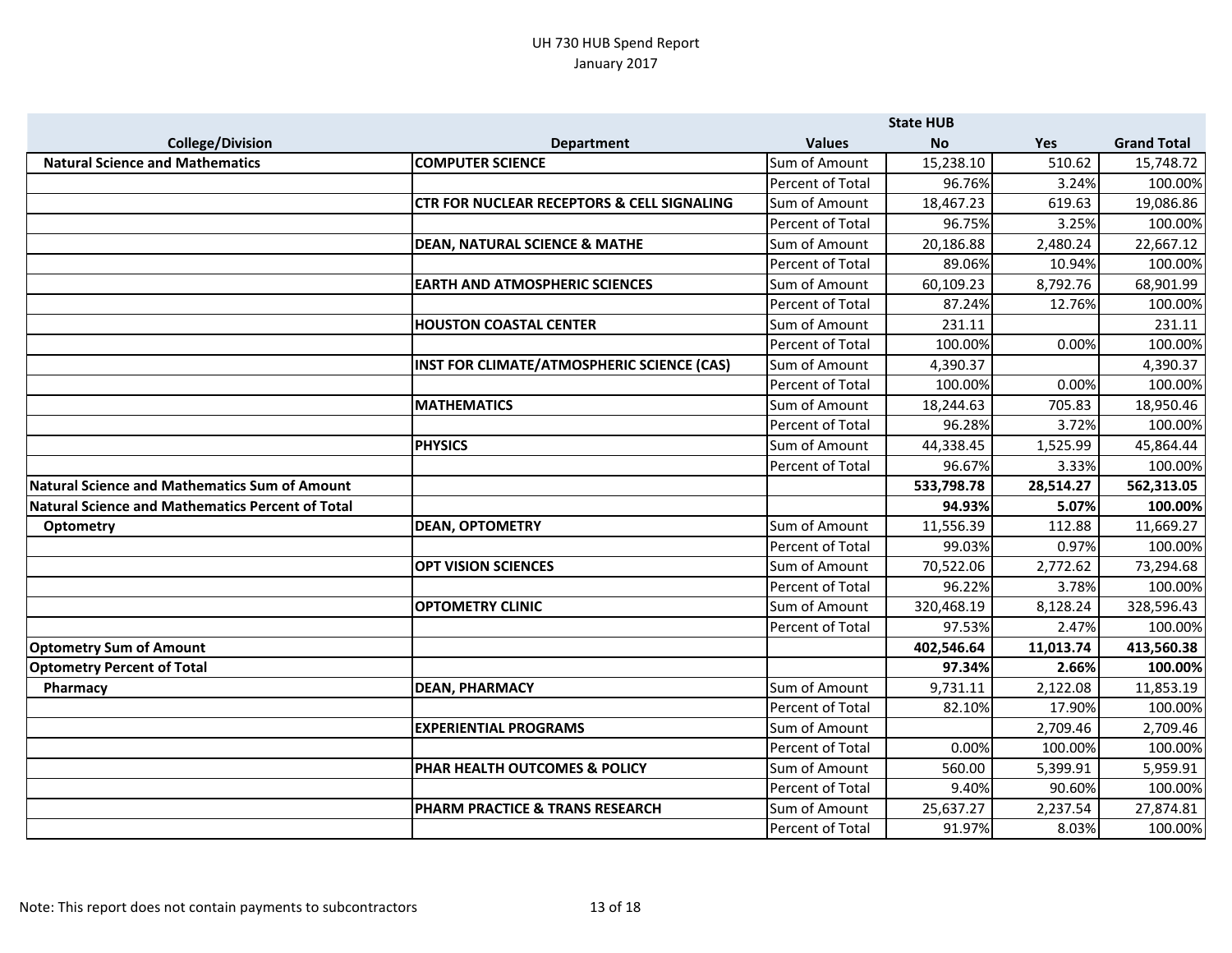|                                  |                                                     | <b>State HUB</b>        |            |           |                    |
|----------------------------------|-----------------------------------------------------|-------------------------|------------|-----------|--------------------|
| <b>College/Division</b>          | <b>Department</b>                                   | <b>Values</b>           | <b>No</b>  | Yes       | <b>Grand Total</b> |
| Pharmacy                         | PHARMACOLOGICAL & PHARMACEUTIC                      | Sum of Amount           | 251,666.39 | 1,988.66  | 253,655.05         |
|                                  |                                                     | Percent of Total        | 99.22%     | 0.78%     | 100.00%            |
|                                  | <b>STUDENT SERVICES PHARMACY</b>                    | Sum of Amount           | 157.91     | 3,059.11  | 3,217.02           |
|                                  |                                                     | Percent of Total        | 4.91%      | 95.09%    | 100.00%            |
| <b>Pharmacy Sum of Amount</b>    |                                                     |                         | 287,752.68 | 17,516.76 | 305,269.44         |
| <b>Pharmacy Percent of Total</b> |                                                     |                         | 94.26%     | 5.74%     | 100.00%            |
| Research                         | ADVANCED MANUFACTURING INSTITUTE (AMI)              | Sum of Amount           | 827.74     |           | 827.74             |
|                                  |                                                     | <b>Percent of Total</b> | 100.00%    | 0.00%     | 100.00%            |
|                                  | <b>ANIMAL CARE OPERATIONS</b>                       | Sum of Amount           | 30,244.81  | 52,657.80 | 82,902.61          |
|                                  |                                                     | Percent of Total        | 36.48%     | 63.52%    | 100.00%            |
|                                  | <b>BUSINESS OPERATIONS &amp; IT</b>                 | Sum of Amount           | 254.03     | 327.10    | 581.13             |
|                                  |                                                     | Percent of Total        | 43.71%     | 56.29%    | 100.00%            |
|                                  | <b>CENTER FOR ADVANCED COMPUTING &amp; DATA SYS</b> | Sum of Amount           | 132.58     | 5,694.44  | 5,827.02           |
|                                  |                                                     | Percent of Total        | 2.28%      | 97.72%    | 100.00%            |
|                                  | <b>CENTER FOR ADVANCED MATERIALS</b>                | Sum of Amount           | 4,916.16   | 793.99    | 5,710.15           |
|                                  |                                                     | <b>Percent of Total</b> | 86.10%     | 13.90%    | 100.00%            |
|                                  | <b>CENTER FOR INDUSTRIAL PARTNERS</b>               | Sum of Amount           | 11,787.49  | 295.21    | 12,082.70          |
|                                  |                                                     | Percent of Total        | 97.56%     | 2.44%     | 100.00%            |
|                                  | <b>ENVIRONMENT HEALTH &amp; LIFE SAFETY</b>         | Sum of Amount           | 2,734.11   | 31.05     | 2,765.16           |
|                                  |                                                     | Percent of Total        | 98.88%     | 1.12%     | 100.00%            |
|                                  | <b>GRANT DEVELOPMENT</b>                            | Sum of Amount           | 395.81     | 2,446.33  | 2,842.14           |
|                                  |                                                     | Percent of Total        | 13.93%     | 86.07%    | 100.00%            |
|                                  | <b>GRANTS AND CONTRACTS</b>                         | Sum of Amount           | 126.07     | 303.75    | 429.82             |
|                                  |                                                     | <b>Percent of Total</b> | 29.33%     | 70.67%    | 100.00%            |
|                                  | <b>HEALTH RESEARCH INSTITUTE</b>                    | Sum of Amount           |            | 4,583.66  | 4,583.66           |
|                                  |                                                     | Percent of Total        | 0.00%      | 100.00%   | 100.00%            |
|                                  | OFFICE OF INTELLECTUAL PROPERTY MGMT                | Sum of Amount           | 71,639.18  | 135.45    | 71,774.63          |
|                                  |                                                     | Percent of Total        | 99.81%     | 0.19%     | 100.00%            |
|                                  | <b>RESEARCH</b>                                     | Sum of Amount           | 180,063.89 | 1,223.37  | 181,287.26         |
|                                  |                                                     | <b>Percent of Total</b> | 99.33%     | 0.67%     | 100.00%            |
|                                  | <b>RESEARCH INVESTMENT FUND</b>                     | Sum of Amount           | 144,995.19 |           | 144,995.19         |
|                                  |                                                     | Percent of Total        | 100.00%    | 0.00%     | 100.00%            |
|                                  | RESEARCH POLICIES/COMPLIANCE/COMMITTEES             | Sum of Amount           | 1,157.04   | 678.94    | 1,835.98           |
|                                  |                                                     | Percent of Total        | 63.02%     | 36.98%    | 100.00%            |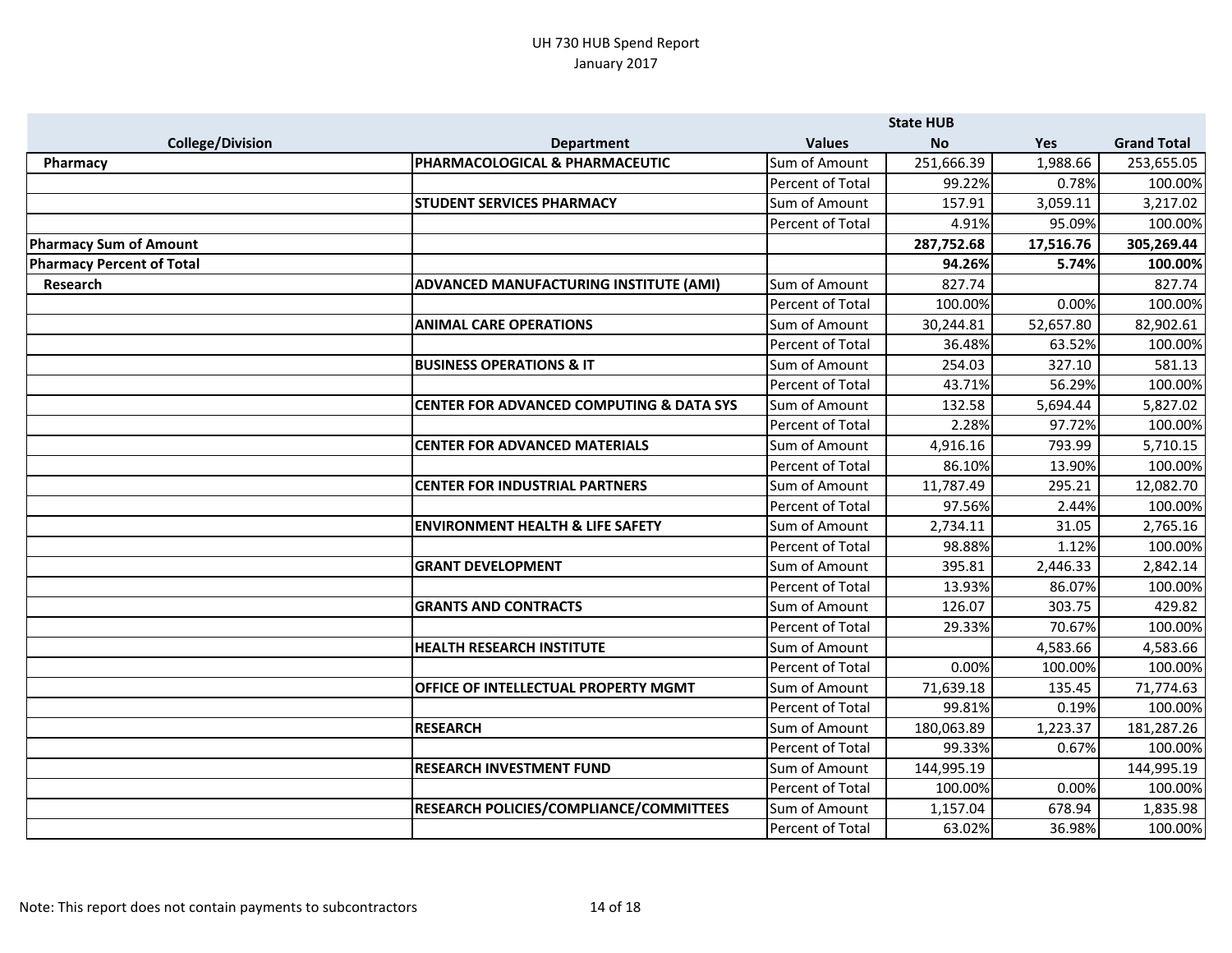|                                           |                                                  | <b>State HUB</b>        |            |           |                    |
|-------------------------------------------|--------------------------------------------------|-------------------------|------------|-----------|--------------------|
| <b>College/Division</b>                   | <b>Department</b>                                | <b>Values</b>           | <b>No</b>  | Yes       | <b>Grand Total</b> |
| <b>Research</b>                           | <b>TIMES</b>                                     | Sum of Amount           | 35,164.00  | 4,101.76  | 39,265.76          |
|                                           |                                                  | Percent of Total        | 89.55%     | 10.45%    | 100.00%            |
|                                           | TX CTR SUPERCONDUCTIVITY AT UH                   | Sum of Amount           | 26,027.18  | 1,186.83  | 27,214.01          |
|                                           |                                                  | Percent of Total        | 95.64%     | 4.36%     | 100.00%            |
|                                           | TX OBESITY RESEARCH CENTER                       | Sum of Amount           | 10,914.07  |           | 10,914.07          |
|                                           |                                                  | Percent of Total        | 100.00%    | 0.00%     | 100.00%            |
|                                           | UH SEQUENCING CORE FACILITY                      | Sum of Amount           | 50,293.71  | 2,048.34  | 52,342.05          |
|                                           |                                                  | <b>Percent of Total</b> | 96.09%     | 3.91%     | 100.00%            |
| <b>Research Sum of Amount</b>             |                                                  |                         | 571,673.06 | 76,508.02 | 648,181.08         |
| <b>Research Percent of Total</b>          |                                                  |                         | 88.20%     | 11.80%    | 100.00%            |
| <b>School of Nursing</b>                  | <b>DEAN, SCHOOL OF NURSING</b>                   | Sum of Amount           | 23,439.05  | 29,861.18 | 53,300.23          |
|                                           |                                                  | Percent of Total        | 43.98%     | 56.02%    | 100.00%            |
| <b>School of Nursing Sum of Amount</b>    |                                                  |                         | 23,439.05  | 29,861.18 | 53,300.23          |
| <b>School of Nursing Percent of Total</b> |                                                  |                         | 43.98%     | 56.02%    | 100.00%            |
| <b>Student Affairs</b>                    | <b>ADMISSIONS</b>                                | Sum of Amount           | 20,607.31  | 6,943.80  | 27,551.11          |
|                                           |                                                  | Percent of Total        | 74.80%     | 25.20%    | 100.00%            |
|                                           | <b>CAMPUS RECREATION</b>                         | Sum of Amount           | 8,553.75   | 2,068.71  | 10,622.46          |
|                                           |                                                  | Percent of Total        | 80.53%     | 19.47%    | 100.00%            |
|                                           | <b>CAMPUS SOLUTIONS SERVICES</b>                 | Sum of Amount           | 25,560.51  | 15,660.00 | 41,220.51          |
|                                           |                                                  | Percent of Total        | 62.01%     | 37.99%    | 100.00%            |
|                                           | <b>CENTER FOR DIVERSITY &amp; INCLUSION</b>      | Sum of Amount           | 310.23     | 407.59    | 717.82             |
|                                           |                                                  | Percent of Total        | 43.22%     | 56.78%    | 100.00%            |
|                                           | <b>CENTER FOR FRATERNITY &amp; SORORITY LIFE</b> | Sum of Amount           | 301.86     |           | 301.86             |
|                                           |                                                  | Percent of Total        | 100.00%    | 0.00%     | 100.00%            |
|                                           | <b>CENTER FOR STUDENT INVOLVEMENT</b>            | Sum of Amount           | 9,412.41   | 246.64    | 9,659.05           |
|                                           |                                                  | Percent of Total        | 97.45%     | 2.55%     | 100.00%            |
|                                           | <b>CENTER FOR STUDENT MEDIA</b>                  | Sum of Amount           | 12,958.66  | 77.62     | 13,036.28          |
|                                           |                                                  | Percent of Total        | 99.40%     | 0.60%     | 100.00%            |
|                                           | <b>CENTER FOR STUDENTS W/DISABILITIES</b>        | Sum of Amount           | 6,111.71   |           | 6,111.71           |
|                                           |                                                  | Percent of Total        | 100.00%    | 0.00%     | 100.00%            |
|                                           | <b>CHILDREN'S LEARNING CENTER</b>                | Sum of Amount           | 15,264.12  | 3,850.73  | 19,114.85          |
|                                           |                                                  | Percent of Total        | 79.85%     | 20.15%    | 100.00%            |
|                                           | <b>COUGARS IN RECOVERY</b>                       | Sum of Amount           | 155.73     | 26.16     | 181.89             |
|                                           |                                                  | Percent of Total        | 85.62%     | 14.38%    | 100.00%            |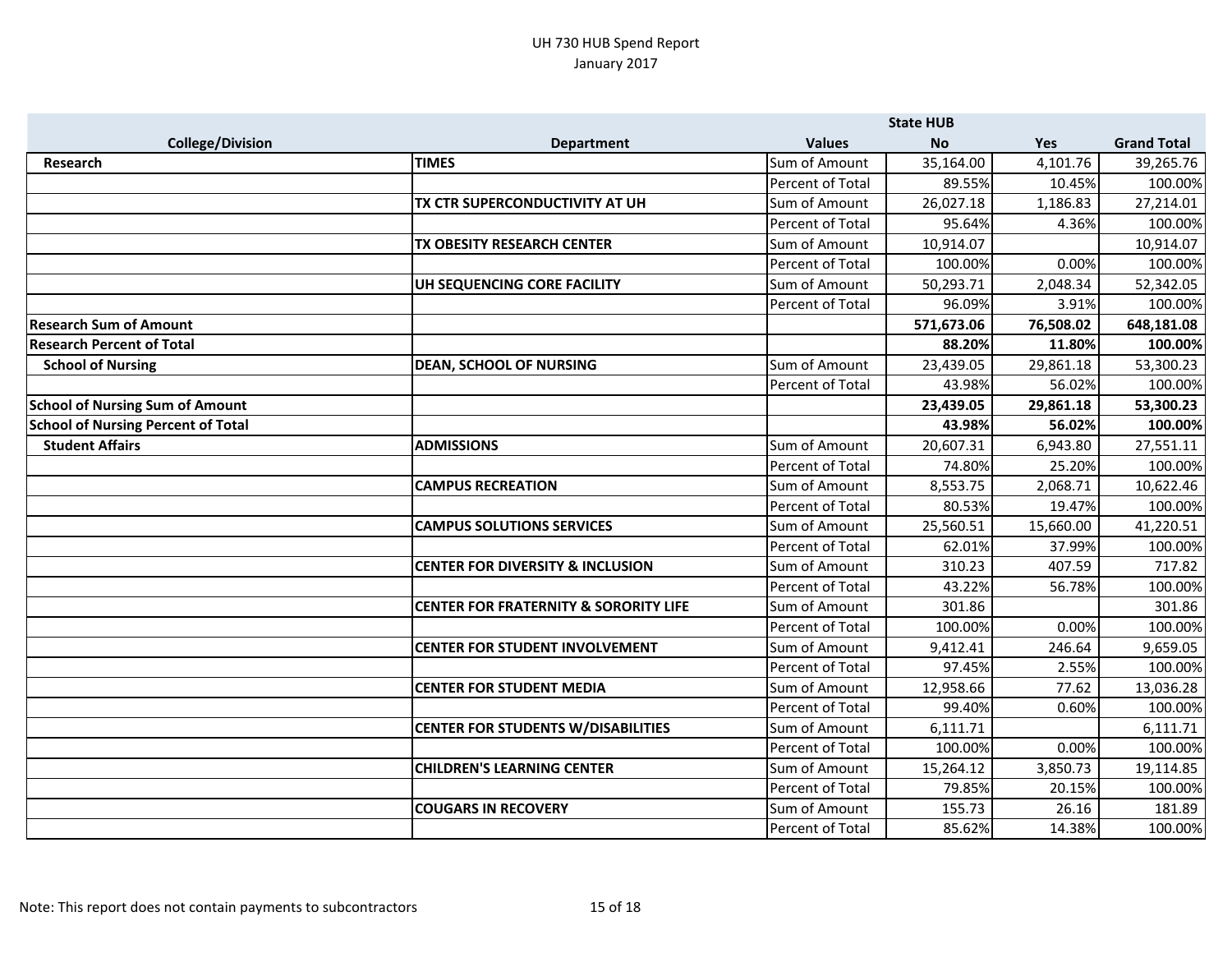|                         |                                           | <b>State HUB</b> |           |           |                    |
|-------------------------|-------------------------------------------|------------------|-----------|-----------|--------------------|
| <b>College/Division</b> | <b>Department</b>                         | <b>Values</b>    | <b>No</b> | Yes       | <b>Grand Total</b> |
| <b>Student Affairs</b>  | <b>COUNSELING AND PSYCH SVCS</b>          | Sum of Amount    | 2,140.24  | 1,181.08  | 3,321.32           |
|                         |                                           | Percent of Total | 64.44%    | 35.56%    | 100.00%            |
|                         | <b>DEAN OF STUDENTS</b>                   | Sum of Amount    | 285.65    | 302.17    | 587.82             |
|                         |                                           | Percent of Total | 48.59%    | 51.41%    | 100.00%            |
|                         | <b>ENROLLMENT MANAGEMENT SERVICES</b>     | Sum of Amount    | 80,797.03 | 3,998.00  | 84,795.03          |
|                         |                                           | Percent of Total | 95.29%    | 4.71%     | 100.00%            |
|                         | <b>LGBTQ RESOURCE CENTER</b>              | Sum of Amount    | 31.81     | 100.78    | 132.59             |
|                         |                                           | Percent of Total | 23.99%    | 76.01%    | 100.00%            |
|                         | <b>OFFICE OF THE UNIVERSITY REGISTRAR</b> | Sum of Amount    | 9,480.68  | 509.13    | 9,989.81           |
|                         |                                           | Percent of Total | 94.90%    | 5.10%     | 100.00%            |
|                         | <b>RELIGION CENTER</b>                    | Sum of Amount    | 1,826.79  | 131.32    | 1,958.11           |
|                         |                                           | Percent of Total | 93.29%    | 6.71%     | 100.00%            |
|                         | <b>SCHOLARSHIPS AND FINANCIAL AID</b>     | Sum of Amount    | 5,203.55  | 3,379.58  | 8,583.13           |
|                         |                                           | Percent of Total | 60.63%    | 39.37%    | 100.00%            |
|                         | <b>STU COMMUNICATION &amp; MARKETING</b>  | Sum of Amount    | 3,578.82  | 30.55     | 3,609.37           |
|                         |                                           | Percent of Total | 99.15%    | 0.85%     | 100.00%            |
|                         | <b>STUDENT AFFAIRS</b>                    | Sum of Amount    | 3,457.22  | 1,618.44  | 5,075.66           |
|                         |                                           | Percent of Total | 68.11%    | 31.89%    | 100.00%            |
|                         | <b>STUDENT AFFAIRS BUSINESS SERVICES</b>  | Sum of Amount    | 853.80    | 158.55    | 1,012.35           |
|                         |                                           | Percent of Total | 84.34%    | 15.66%    | 100.00%            |
|                         | <b>STUDENT CENTER</b>                     | Sum of Amount    | 14,088.58 | 2,280.68  | 16,369.26          |
|                         |                                           | Percent of Total | 86.07%    | 13.93%    | 100.00%            |
|                         | <b>STUDENT HEALTH CENTER</b>              | Sum of Amount    | 57,631.90 | 3,397.07  | 61,028.97          |
|                         |                                           | Percent of Total | 94.43%    | 5.57%     | 100.00%            |
|                         | <b>STUDENT HOUSING - RESID LIFE</b>       | Sum of Amount    | 72,434.86 | 11,760.86 | 84,195.72          |
|                         |                                           | Percent of Total | 86.03%    | 13.97%    | 100.00%            |
|                         | <b>UNIVERSITY CAREER SERVICES</b>         | Sum of Amount    | 8,861.17  | 1,247.67  | 10,108.84          |
|                         |                                           | Percent of Total | 87.66%    | 12.34%    | 100.00%            |
|                         | <b>URBAN EXPERIENCE VPSA</b>              | Sum of Amount    | 515.93    | 2,716.22  | 3,232.15           |
|                         |                                           | Percent of Total | 15.96%    | 84.04%    | 100.00%            |
|                         | <b>VETERAN SERVICES</b>                   | Sum of Amount    | 187.61    | 252.04    | 439.65             |
|                         |                                           | Percent of Total | 42.67%    | 57.33%    | 100.00%            |
|                         | <b>WELLNESS CENTER</b>                    | Sum of Amount    | 454.43    | 366.01    | 820.44             |
|                         |                                           | Percent of Total | 55.39%    | 44.61%    | 100.00%            |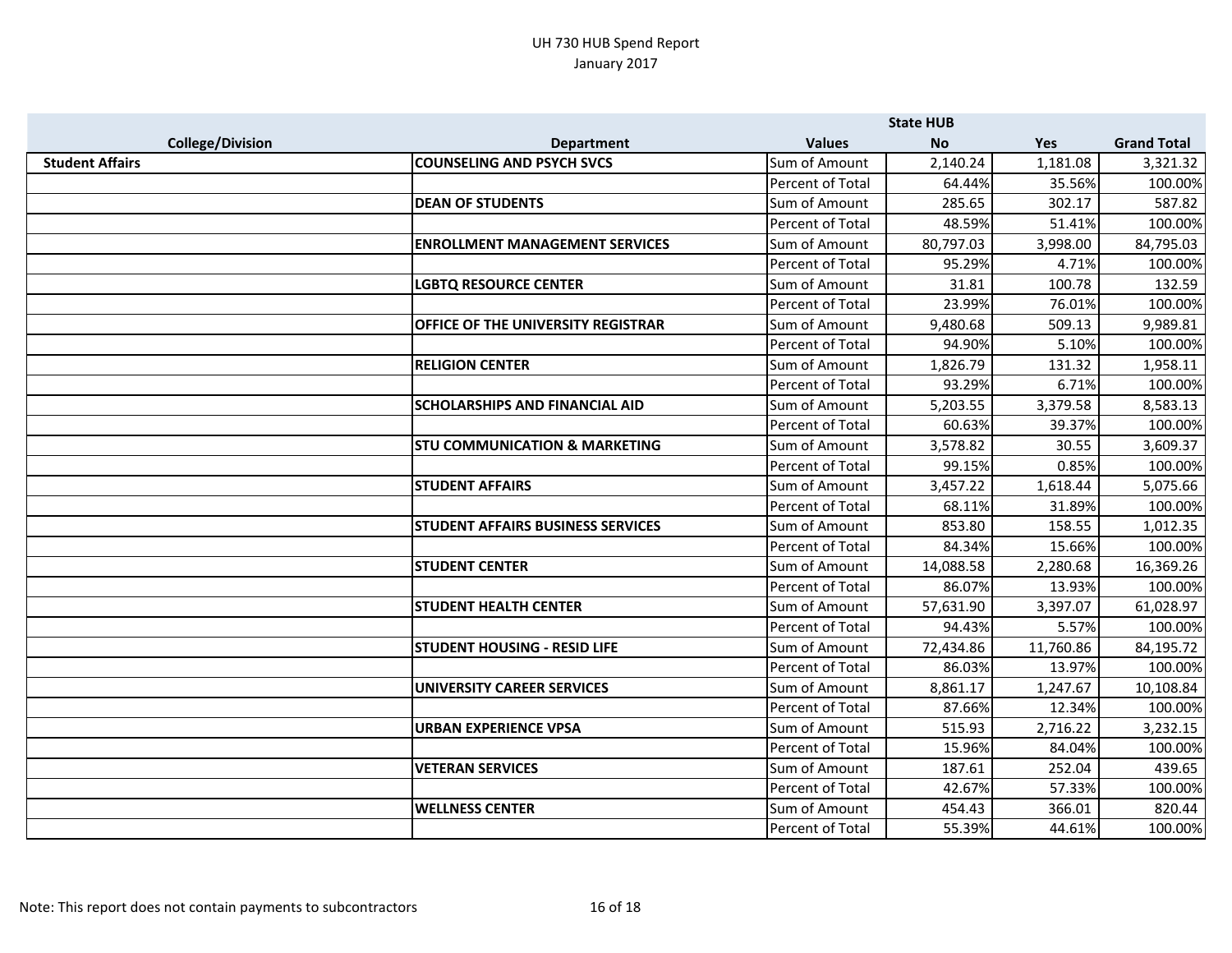|                                                   |                                             |                         | <b>State HUB</b> |            |                    |
|---------------------------------------------------|---------------------------------------------|-------------------------|------------------|------------|--------------------|
| <b>College/Division</b>                           | <b>Department</b>                           | <b>Values</b>           | <b>No</b>        | Yes        | <b>Grand Total</b> |
| <b>Student Affairs</b>                            | <b>WOMEN &amp; GENDER RESOURCE CENTER</b>   | Sum of Amount           | 159.92           | 668.58     | 828.50             |
|                                                   |                                             | Percent of Total        | 19.30%           | 80.70%     | 100.00%            |
| <b>Student Affairs Sum of Amount</b>              |                                             |                         | 361,226.28       | 63,379.98  | 424,606.26         |
| <b>Student Affairs Percent of Total</b>           |                                             |                         | 85.07%           | 14.93%     | 100.00%            |
| <b>Technology</b>                                 | <b>CONSTRUCTION MANAGEMENT</b>              | Sum of Amount           | 7,137.43         | 3,785.22   | 10,922.65          |
|                                                   |                                             | Percent of Total        | 65.35%           | 34.65%     | 100.00%            |
|                                                   | CTR FOR INFO SCRTY, RES & EDU               | Sum of Amount           | 5,993.58         |            | 5,993.58           |
|                                                   |                                             | Percent of Total        | 100.00%          | 0.00%      | 100.00%            |
|                                                   | <b>DEAN, TECHNOLOGY</b>                     | Sum of Amount           | 79,205.68        | 94,162.81  | 173,368.49         |
|                                                   |                                             | Percent of Total        | 45.69%           | 54.31%     | 100.00%            |
|                                                   | <b>ENGINEERING TECHNOLOGY</b>               | Sum of Amount           | 5,315.14         | 107.70     | 5,422.84           |
|                                                   |                                             | <b>Percent of Total</b> | 98.01%           | 1.99%      | 100.00%            |
|                                                   | HUMAN DEVELOP AND CONSUMER SCI              | Sum of Amount           | 233.27           |            | 233.27             |
|                                                   |                                             | Percent of Total        | 100.00%          | 0.00%      | 100.00%            |
|                                                   | <b>INFORMATION &amp; LOGISTICS TECH</b>     | Sum of Amount           | 8,245.86         | 5,415.79   | 13,661.65          |
|                                                   |                                             | Percent of Total        | 60.36%           | 39.64%     | 100.00%            |
|                                                   |                                             |                         |                  |            |                    |
| <b>Technology Sum of Amount</b>                   |                                             |                         | 106,130.96       | 103,471.52 | 209,602.48         |
| <b>Technology Percent of Total</b>                |                                             |                         | 50.63%           | 49.37%     | 100.00%            |
| Univ Marketing, Comm & Media Rel                  | MARKETING-UNIV MKT, COMM & MEDIA REL        | Sum of Amount           | 140,931.12       |            | 140,931.12         |
|                                                   |                                             | Percent of Total        | 100.00%          | 0.00%      | 100.00%            |
|                                                   | VC/VP UNIV MKTG, COMM & MEDIA REL           | Sum of Amount           | 32,574.99        | 8,875.83   | 41,450.82          |
|                                                   |                                             | Percent of Total        | 78.59%           | 21.41%     | 100.00%            |
| Univ Marketing, Comm & Media Rel Sum of Amount    |                                             |                         | 173,506.11       | 8,875.83   | 182,381.94         |
| Univ Marketing, Comm & Media Rel Percent of Total |                                             |                         | 95.13%           | 4.87%      | 100.00%            |
| <b>University Advancement</b>                     | <b>ALUMNI RELATIONS</b>                     | Sum of Amount           | 565.12           | 1,373.94   | 1,939.06           |
|                                                   |                                             | Percent of Total        | 29.14%           | 70.86%     | 100.00%            |
|                                                   | <b>ANNUAL GIVING</b>                        | Sum of Amount           | 33,296.43        | 593.24     | 33,889.67          |
|                                                   |                                             | <b>Percent of Total</b> | 98.25%           | 1.75%      | 100.00%            |
|                                                   | <b>BUSINESS OPERATIONS</b>                  | Sum of Amount           | 5,678.85         | 6,473.64   | 12,152.49          |
|                                                   |                                             | Percent of Total        | 46.73%           | 53.27%     | 100.00%            |
|                                                   | <b>CAMPAIGN STRATEGIC INITIATIVES</b>       | Sum of Amount           | 101,246.79       | 5,122.14   | 106,368.93         |
|                                                   |                                             | Percent of Total        | 95.18%           | 4.82%      | 100.00%            |
|                                                   | <b>CORPORATE &amp; FOUNDATION RELATIONS</b> | Sum of Amount           |                  | 60.34      | 60.34<br>100.00%   |